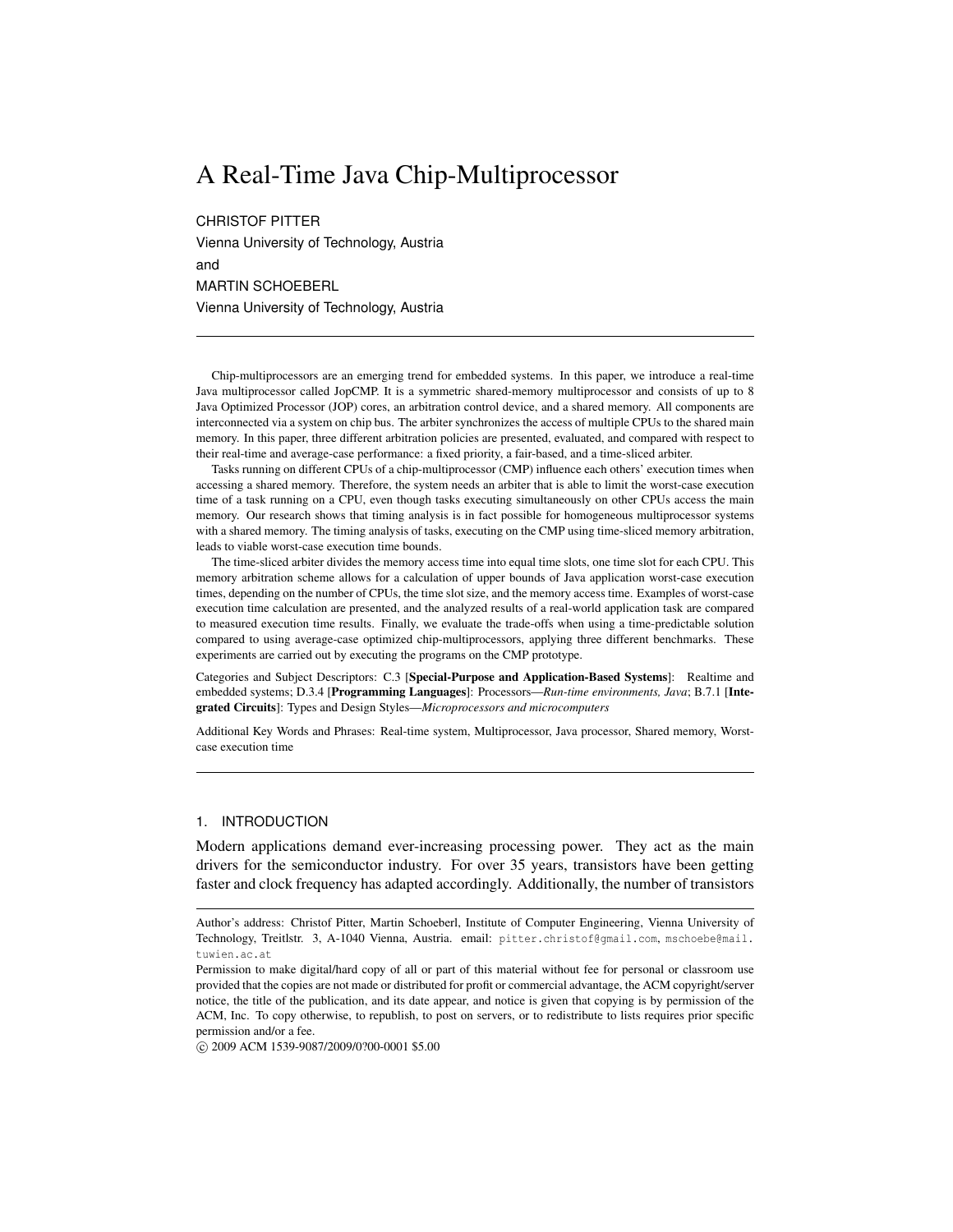on an integrated circuit at a given cost doubles every 24 months, as described by Moore's Law [Moore 1965]. The availability of more transistors facilitated an instruction-level parallelism (ILP) approach, which was the primary processor design objective between the mid-1980s and the start of the 21st century. According to Hennessy and Patterson [2006], we are now reaching the limits of exploiting ILP efficiently. Unfortunately, semiconductor technology has also reached its apex in recent years because of theoretical physical limits. As a result, the frequency, which used to increase exponentially, has leveled off [Laudon and Spracklen 2007].

According to Hennessy and Patterson [2006], chip-multiprocessors (CMP) are the future path of performance enhancements. The CMP technology integrates two or more processing units and a sophisticated communication network into a single integrated circuit. A major advantage of this approach is that progress in processing power would not be accompanied by an increase in the hardware complexity of the single processors. According to Wolf [2006], CMPs combine the significant advantages of embedded systems: increased performance, lower power consumption, and cost efficiency.

#### 1.1 Java Chip-Multiprocessor

In this paper, we are offering a CMP architecture consisting of a number of Java Optimized Processor (JOP) [Schoeberl 2005b; 2008] cores and a shared memory. The shared memory is uniformly accessible by the homogeneous processing cores. A novel memory arbiter controls the various JOPs' access to the shared memory. It resolves the potential conflict of a simultaneous access to the shared memory. Three different arbitration mechanisms will be evaluated, and compared:

- (1) Fixed priority arbitration
- (2) Fair arbitration
- (3) Time-sliced arbitration

We will show that for real-time systems, only a time-sliced arbitration of the main memory access is a feasible and analyzable solution. Furthermore, we describe the implementation of CMP booting, the CMP thread scheduling and its I/O device interconnection. Additionally, we will present JopCMP, a prototype of the CMP composed of up to 8 JOP cores, integrated in a low-cost FPGA, and connected to an external memory. This prototype is used to measure and evaluate the three arbitration algorithms. The ultimate goal of our research work is a multiprocessor for safety-critical applications.

# 1.2 WCET Analysis for the Java CMP

Many embedded systems are used for applications that prioritize real-time behavior over processing power. Such hard real-time systems must undergo timing analysis. Therefore, the worst-case execution time (WCET) of each task in the system has to be a known factor. The WCET is the amount of time a task eventually needs to execute under worst-case conditions on a given processor. Wilhelm et al. [2008] define the goal of WCET analysis concerning the upper bounds of execution time thus:

- (1) they have to be safe and
- (2) should be as tight as possible.

The calculated upper time bounds have to be safe in order to ensure hard real-time system behavior; otherwise, unpredictable system reactions could put the mission at risk,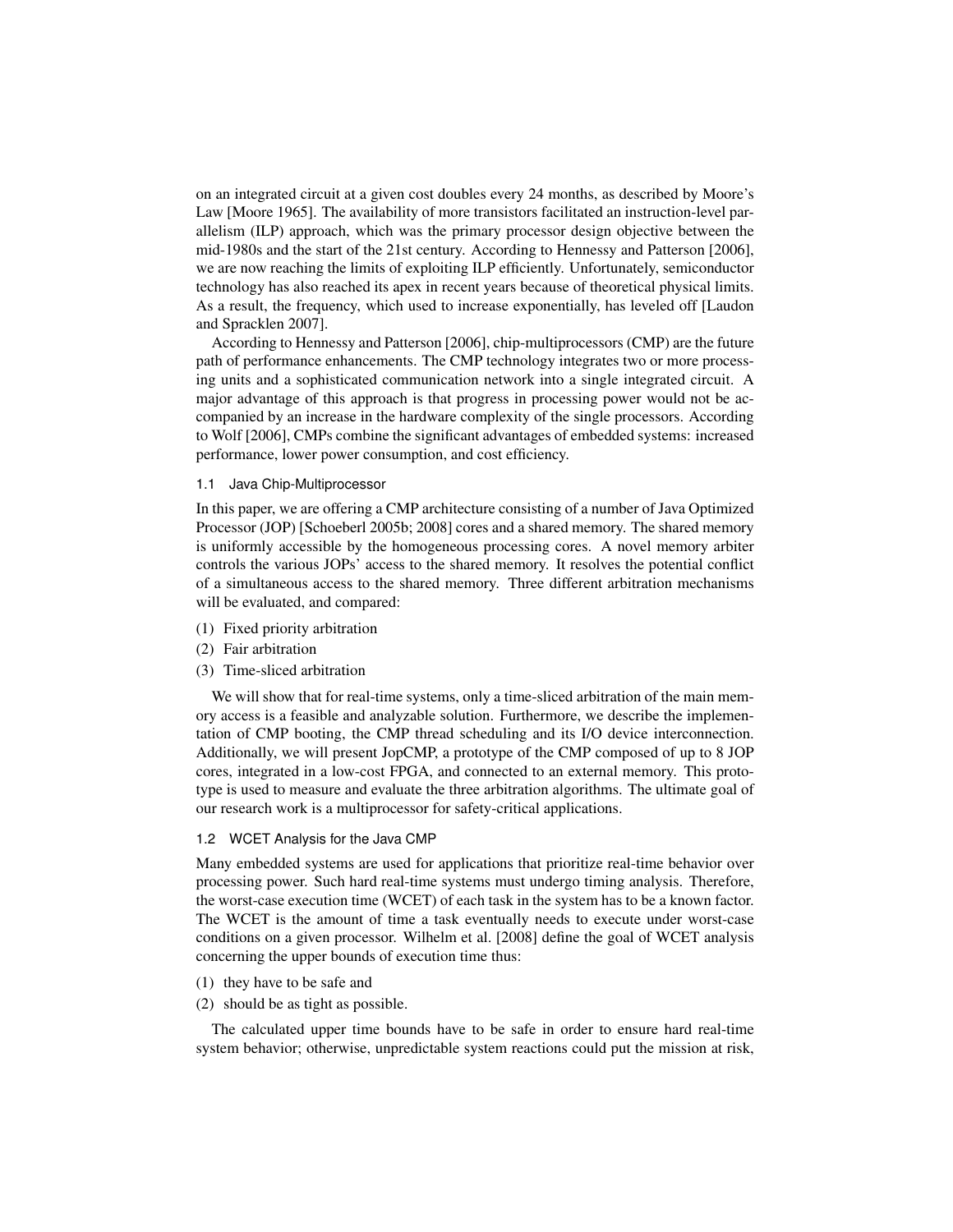leading to serious consequences. Moreover, the upper bounds should be as tight as possible to keep the overestimation low in order to conserve resources.

There are three different methods to estimate the WCET of a given task: by measurement, static analysis, or a hybrid approach combining both methods. A WCET analysis by measurement gauges the execution time of a program code using various input data. The estimates are obtained by executing the program on the actual hardware. Therefore, it is especially useful if average-case performance is of interest. A large drawback of the measurement-based method is that a measured WCET result does not reliably confirm that the worst-case program path has been triggered [Ermedahl and Engblom 2007].

The objective of a static WCET analysis is to find the maximum execution path and the WCET of a program. It provides a safe upper bound by analyzing the program before runtime, independent of any input values. Even though this method requires an elaborate creation of a precise processor model, it is the only possibility to obtain a validated upper bound of an application code. Therefore, this analysis method is especially suitable for safety-critical systems.

A hybrid WCET analysis approach starts with a static analysis of the program. The code is split into partitions. Execution times from these code fragments are derived by measurement on real hardware. Finally, these execution times are added to the static analysis model, which calculates the WCET result. No processor model is needed like it is in the static analysis, but safe WCET bounds cannot be guaranteed. In summary, measurement and hybrid-based analysis can be sufficient for soft real-time systems, but the authors believe that static analysis should become the conventional approach to modern hard real-time systems.

JOP comes with a static WCET analysis tool, which is described by Schoeberl and Pedersen in [2006]. The tool is enhanced for the WCET analysis of a CMP system. The key component for real-time analysis of the CMP is a time-sliced arbiter that splits the memory access bandwidth into time slots, one for each CPU. Therefore, we can analyze the WCET of Java bytecodes depending on the size of the time slot, the number of CPUs in the system, and the memory access time. These execution times are the basis for WCET task analysis. Our approach is described using a simple example. Additionally, we will provide measured data of the sample execution time. The results were obtained by running the application on hardware. Subsequently, we were able to compare the analyzed results to measured execution times. Furthermore, the measured and analyzed execution time results of real-world applications show the reliability of the proposed method.

#### 1.3 Contributions and Paper Organization

This paper is based on our previous work [Pitter and Schoeberl 2007b; 2008; Pitter 2008; 2009] on Java based CMP systems. In this paper, we will provide a coherent view of three different arbitration policies with respect to WCET and average-case performance. The time division multiple access (TDMA) based arbiter is the foundation of a time-predictable CMP system. One contribution made by this paper is the enhancement of a WCET analysis tool for the multiprocessor system. Furthermore, the various configurations are evaluated using a larger application base. The proposed architecture is used by the EC funded project Jeopard on real-time Java for multiprocessors [Siebert 2008]. Best to our knowledge, the presented system is the first time-predictable CMP system that includes a WCET analysis tool.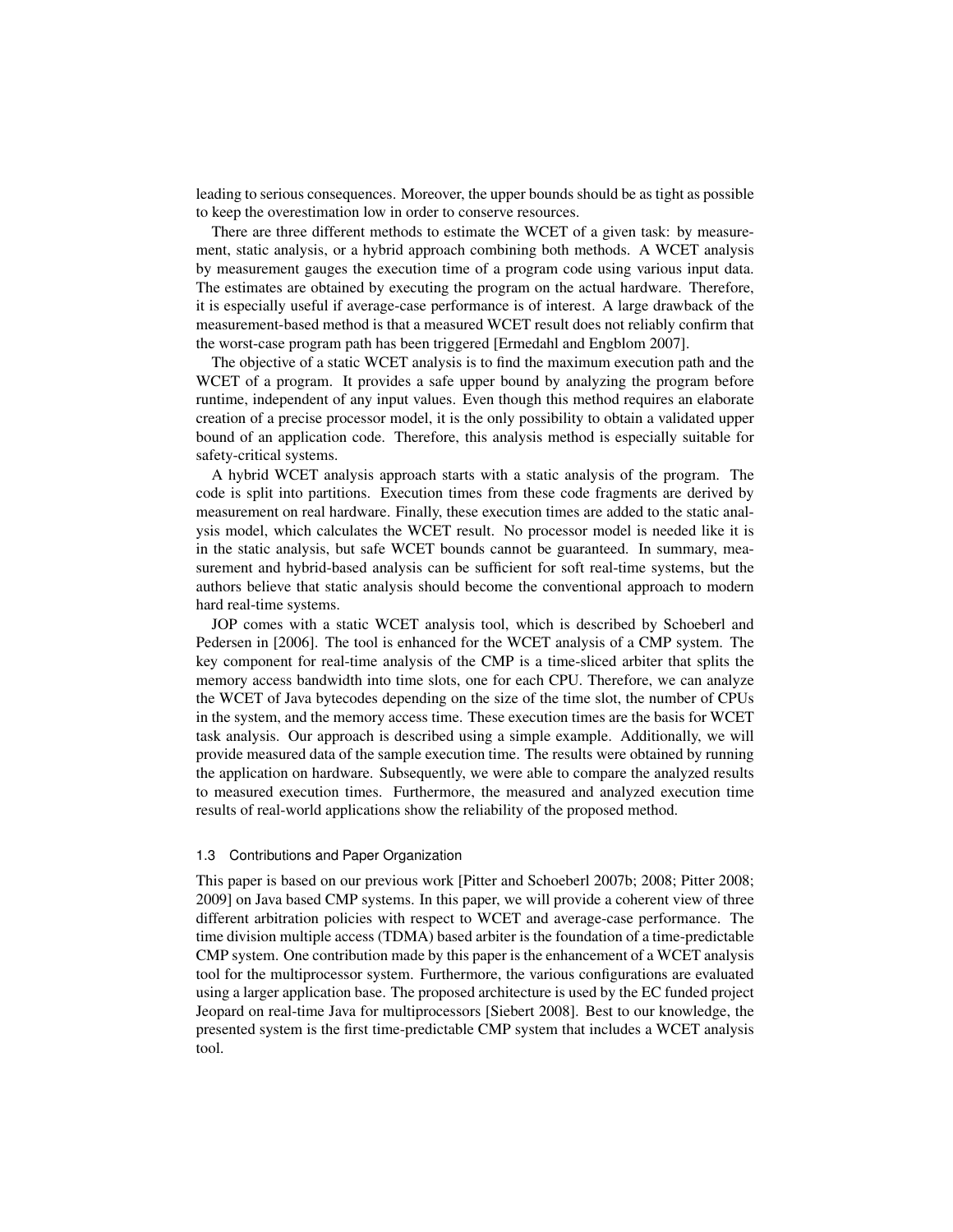The remainder of the paper is structured as follows: Section 2 outlines work related to this subject. In Section 3, a brief overview of the proposed CMP architecture is given. Three different arbiters are described in detail in Section 4. Section 5 gives a short introduction of the static WCET analysis of JOP. Additionally, it describes the WCET analysis approaches of the different memory arbiters. Section 6, evaluates the performance of the CMPs using three benchmarks. Section 7 discusses our findings. Finally, Section 8 concludes the paper and provides guidelines for future work.

# 2. RELATED WORK

Three quite different CMP architectures are state-of-the-art in mainstream desktop and server processors: multi-core versions of super-scalar architectures by Intel and AMD [Keltcher et al. 2003], multi-core chips with simple RISC processors like Sun Niagara [Kongetira et al. 2005], and the Cell architecture [Hofstee 2005; Kahle et al. 2005; Kistler et al. 2006]. The Cell is a heterogeneous multiprocessor consisting of a PowerPC microprocessor and eight co-processors. These multiprocessors are not considered viable for time-predictable systems, because their architectures are optimized for average-case performance and not for WCET. Complex hardware complicates the timing analysis.

The following sections describe the progress made in CMP for embedded systems. Furthermore, related work on timing analysis of processor architectures is summarized.

#### 2.1 Embedded Multiprocessors

In the embedded system domain, there are two different types of CMP architecture:

- (1) heterogeneous multiprocessors
- (2) homogeneous multiprocessors

Multiprocessors with a heterogeneous architecture combine a core CPU for controlling and communication tasks, and additional special processing elements, which are often tailored to specific applications. Some examples of heterogeneous multiprocessors include the ST Nomadik [Artieri et al. 2004], designed for mobile multimedia applications, the Philips Nexperia PNX-8500 [Dutta et al. 2001], aimed at digital video entertainment systems, or the TI OMAP family [Martin and Chang 2003], designed to support 2.5G and 3G wireless applications.

In this paper, we are concentrating on homogeneous multiprocessors consisting of two or more similar CPUs sharing a main memory. Even though a lot of research has been done on multiprocessors, the timing analysis has so far been disregarded.

2.1.1 *ARM.* The ARM11 MPCore [ARM 2006] introduces a pre-integrated symmetric multiprocessor consisting of up to four ARM11 microarchitecture processors. The 8-stage pipeline architecture, independent data and instruction caches, and a memory management unit for the shared memory make a timing analysis difficult.

2.1.2 *LEON.* Gaisler Research AB designed and implemented a homogeneous multiprocessor system called LEON3-FT-MP [Gaisler and Catovic 2006]. It consists of one centralized shared memory and four LEON3-FT processor cores that are based on the SPARC V8 instruction set architecture [SPARC International Inc. 1992]. All the CPUs, additional I/O controllers and memory controllers are connected using two AMBA-specified advanced high-performance buses (AHB) [ARM 1999]. One AHB runs at the CPUs' fre-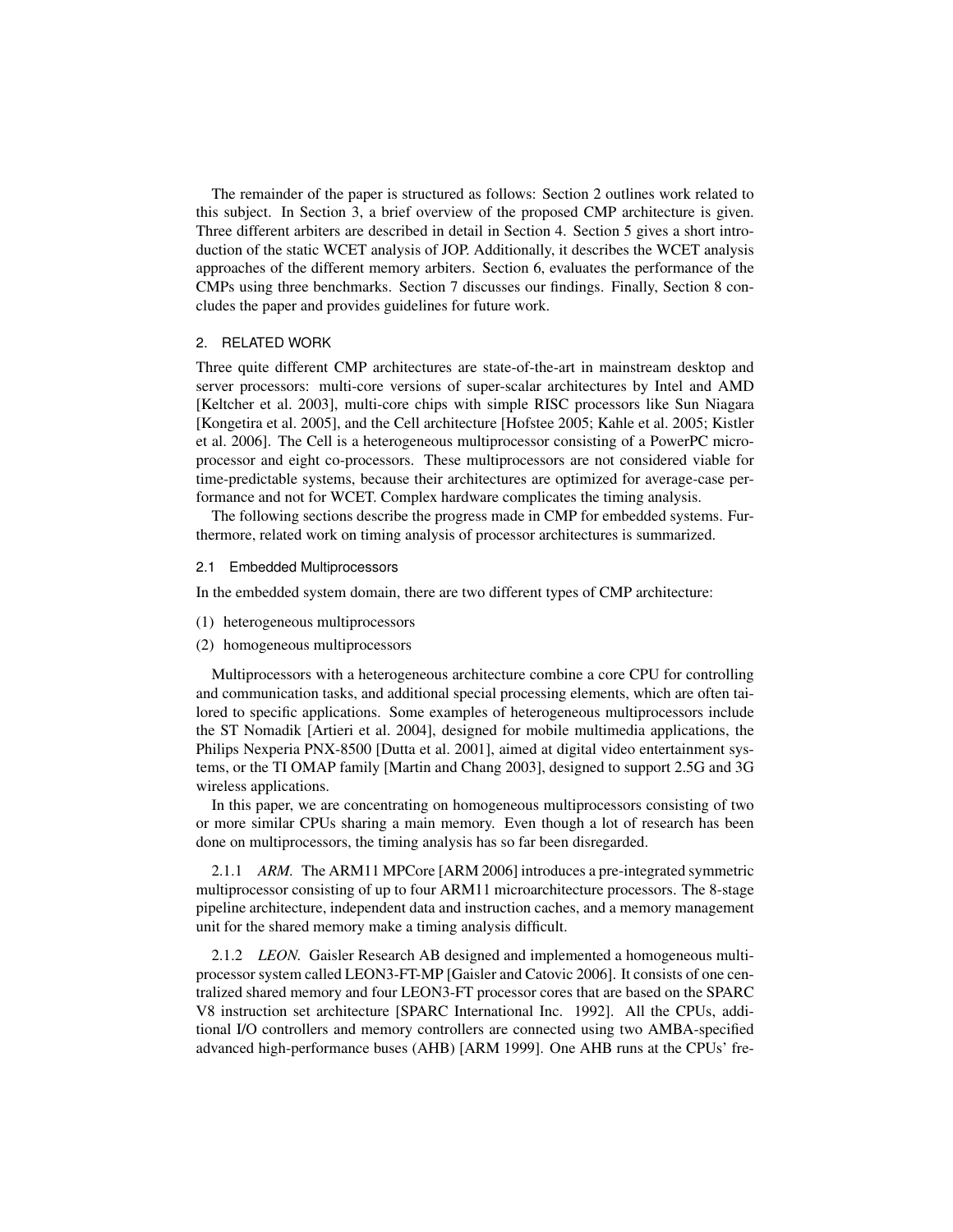quency and connects the processors to the shared memory controller. The low-speed bus connects all other peripheral devices.

According to the AMBA specification, a CPU takes on the role of a master because it initiates transactions with other components (slaves). The pipelined AHB bus can integrate up to 16 masters into an SoC. An arbiter controls the shared system bus. Even though the AHB arbitration protocol specification is well defined, no priority strategies or arbitration algorithms are specified. LEON's AHB arbiter implementation uses fixed priority. As will be shown later, a fixed priority arbiter is a problematic option for real-time systems.

2.1.3 *MicroBlaze.* MicroBlaze-based CMPs can be designed with the Xilinx Embedded Development Kit (EDK). MicroBlaze is a 32-bit reduced instruction set computer (RISC) optimized for FPGA implementation [Xilinx 2007]. The pipeline length of the CPU can be configured to either 3 or 5 stages. It implements the Harvard architecture with separate instruction and data buses. The CPU can be tailored to the individual application needs (i.e. peripheral controllers or cache sizes).

Memory and peripheral devices are connected via the on-chip peripheral bus (OPB) [IBM 2001]. Xilinx provides an OPB bus arbiter [Xilinx 2005] that can integrate up to 16 masters into the system. The available arbitration schemes include fixed priority (FP) or least recently used (LRU) algorithms.

2.1.4 *NIOS II.* Altera's Nios II [Altera 2007b] and the System-on-a-Programmable-Chip (SOPC) Builder [Altera 2007c] support the design and implementation of CMPs in Altera's FPGA technology. The Nios RISC architecture implements a 32-bit instruction set similar to the MIPS instruction set architecture. Nios II can be customized to meet the application requirements: three different models, from non-pipelined up to a 6-stage pipeline. Avalon [Altera 2007a] is the SoC bus used by the SOPC Builder. It connects the master and slave components to the System Interconnect Fabric. This System Interconnect Fabric hides all connection details from the user. While the Avalon specification can be used freely, the System Interconnect Fabric is the property of Altera.

For multiprocessor systems, the System Interconnect Fabric integrates an arbitration module [Altera 2007a]. The arbitration logic can be configured in the SOPC Builder. The arbitration schemes include fairness-based shares, round-robin scheduling, burst transfers, and minimum share value.

2.1.5 *PRET.* The core objective of the research collaboration between the universities of Berkley and Columbia is to implement a processor architecture for real-time embedded systems that is as predictable with regard to time as it is in the range of computed values. In [2008], Lickly et al. are proposing a precision-timed architecture (PRET), which combines a SPARC-based processor architecture with time-predictable features. A 6-stage thread-interleaved pipeline executes 6 threads in parallel, one thread at each stage. Hence, data forwarding can be avoided. Furthermore, scratchpad memories are used in place of common data and instruction caches. Access to the main memory is controlled by a socalled memory wheel. It allocates a pre-determined time slot for each thread to access the memory. The research group has presented a model of the PRET architecture in SystemC and demonstrated applications running in simulation.

2.1.6 *Discussion.* The described multiprocessors are still using backplane style buses that are not appropriate for an SoC interconnection. Furthermore, there is no use for a com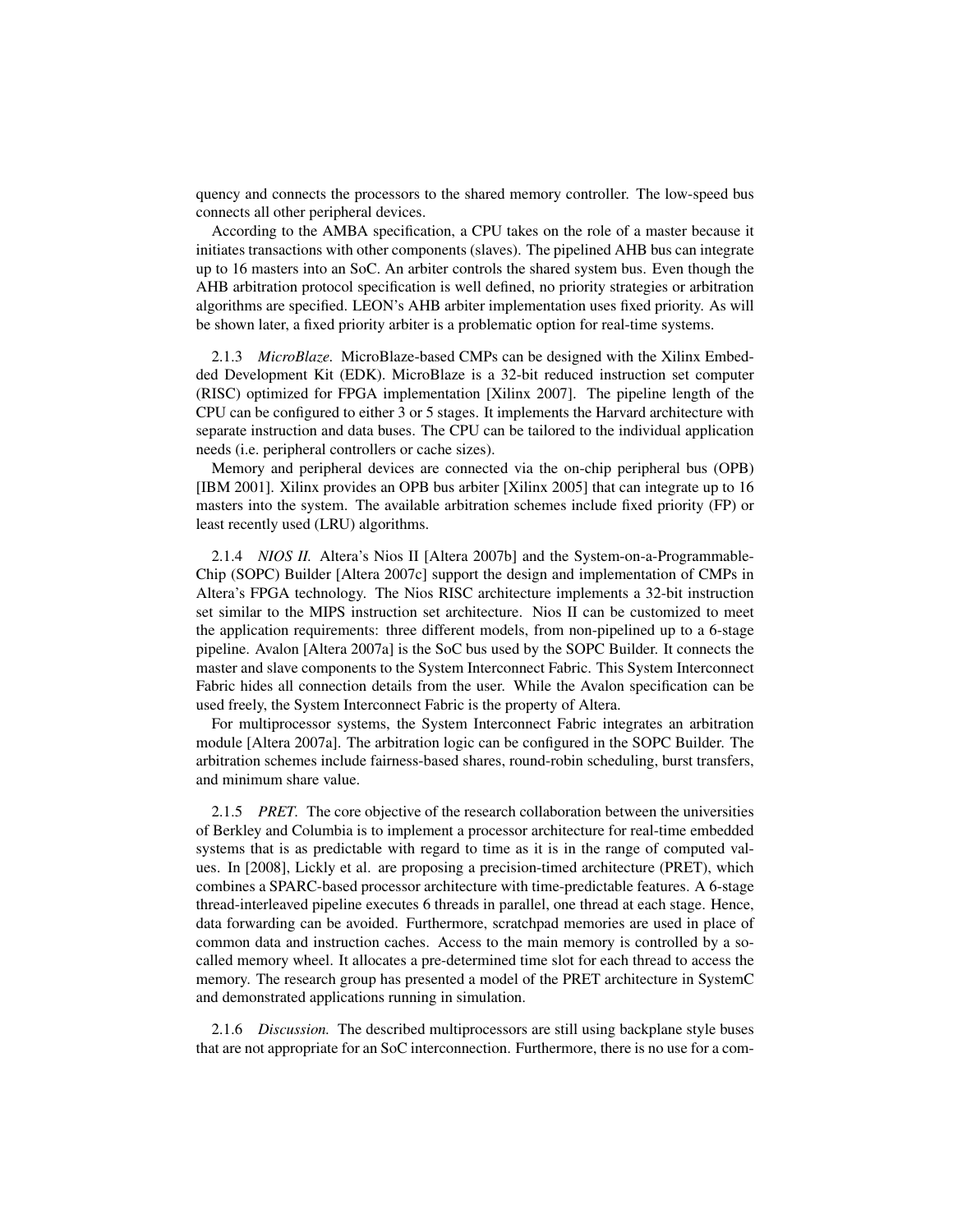plex bus hierarchy in our design. Our system consists of a couple of CPUs connected to a single shared memory. Therefore, our choice of the interconnection network is the simple SoC bus called SimpCon [Schoeberl 2007], which is further described in Section 3.3. Moreover, we are using a fixed priority, a fairness-based, and a time-sliced arbitration algorithm.

JOP, the processor used for the proposed CMP system, is open source and freely available under the GNU GPL. Every single part of the processor core can be customized and configured. JOP is technology-independent (like LEON) and has been ported to FPGAs from Altera, Xilinx, and Actel. This soft-core processor avoids a lock-in to a single FPGA vendor, as is the case for MicroBlaze and Nios.

# 2.2 WCET Analysis of Multiprocessors

WCET analysis is crucial to the timing analysis of hard real-time systems. The task set of a real-time system requires a timing validation by schedulability analysis [Joseph and Pandya 1986; Liu and Layland 1973]. Hence, the WCET of each task has to be calculated. Only if these upper execution time bounds are known, the schedulability analysis can be performed. Consequently, the analysis result shows whether the task deadlines will be met, subsequently guaranteeing that all tasks can be executed by the system.

WCET analysis has been an active and well-established research area in the uniprocessor domain for years. Both Puschner & Burns [2000], and Wilhelm et al. [2008] give a broad overview of the WCET research. Nevertheless, not all of these achievements can be applied to multiprocessor systems. They are based on the assumption that tasks are independent and cannot influence one another. Using modern multiprocessors with shared resources (i.e. a shared memory), tasks influence each others' execution times and cannot be analyzed independently.

One research group (from the University of Linkoeping) has studied the WCET analysis of multiprocessors [Andrei et al. 2008; Rosen et al. 2007]. These publications are based on a multiprocessor system-on-chip with a shared communication bus, connecting several CPUs with two different types of memory. Each CPU has a private memory and all the processing units share a common memory for communication. Their CPU is equipped with instruction and data caches, which are used to fetch data and instructions from the private memory. During execution, a task can only access private memory and no shared data objects, so all input data must be placed into the private memory before the task can start executing. Consequently, in most cases the execution time of a task can never be influenced by other tasks (see: simple-task model [Kopetz 1997]). However, the communication bus serves as a communication interface between CPUs and private memories, and CPUs and the shared memory. If a cache miss occurs during task execution, data has to be fetched from private memory using the communication bus. Therefore, a TDMA-based bus sharing policy is used, as several CPUs may request a cache line from their private memories simultaneously.

In this paper, we will introduce our approach to WCET analysis of a multiprocessor using a shared resource. Even though the application tasks running on different CPUs may influence each others' execution times, we are able to limit the WCET of real-time tasks.

# 3. JOPCMP ARCHITECTURE

According to [Wolf 2006], a multiprocessor system consists of three major subsystems: processing elements, memory and an interconnection network. JopCMP implements the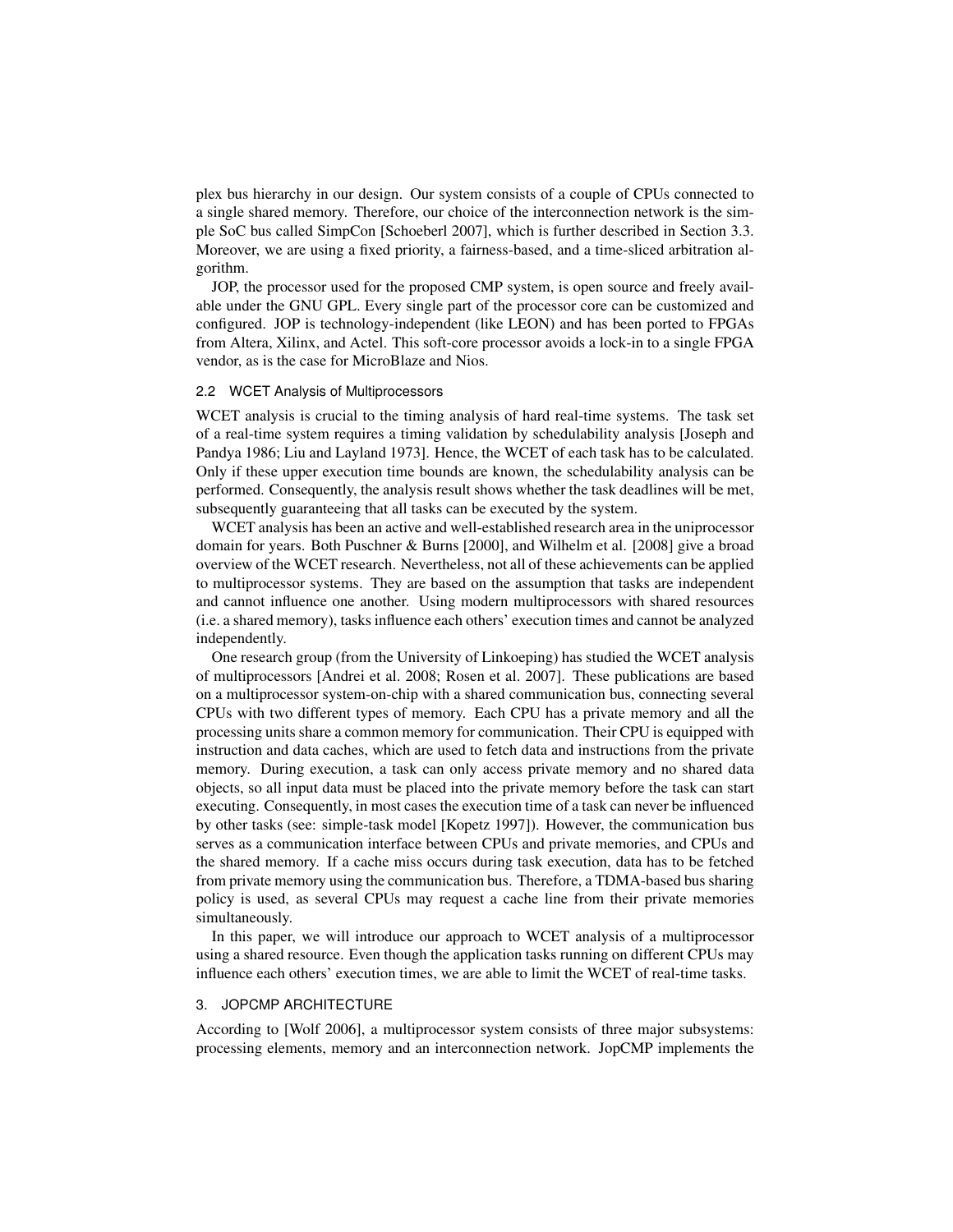

Fig. 1. JopCMP Architecture.

symmetric (shared-memory) multiprocessor (SMP) model. Several Java processors provide the basis of a homogeneous CMP. The interconnection network is responsible for connecting multiple processors to the memory. An arbiter is part of this network and controls the memory access to the shared memory. An SoC bus, called SimpCon [Schoeberl 2007], is used to connect the processing cores to the arbiter, and the arbiter to the memory controller. We consider the synchronization of shared data as a further major subsystem of an SMP. It is responsible for coordinating the access to shared objects. Figure 1 illustrates the typical architecture of an FPGA technology implementation. The following sections describe the different elements in more detail.

## 3.1 The Java Optimized Processor (JOP)

The Java optimized processor (JOP) [Schoeberl 2005b; 2008] is an implementation of the Java Virtual Machine (JVM) in hardware. This processor has been designed from scratch to provide a time-predictable execution environment for embedded real-time systems. Hence, a couple of typical architectural advancements, used to increase the average processing power, have been omitted. Examples include branch prediction or out-of-order execution. Nevertheless, JOP shows good average performance and consumes lower logic resources compared to other Java processors.

Java processors usually do not execute Java bytecodes directly, because some instructions are too complex to be implemented in hardware. Therefore, JOP translates the bytecodes into its own instruction set called microcode. These microcode instructions, implemented in hardware, are executed by the stack architecture. Most bytecodes can be translated to a single microcode or a sequence of microcode instructions. Hence, the com-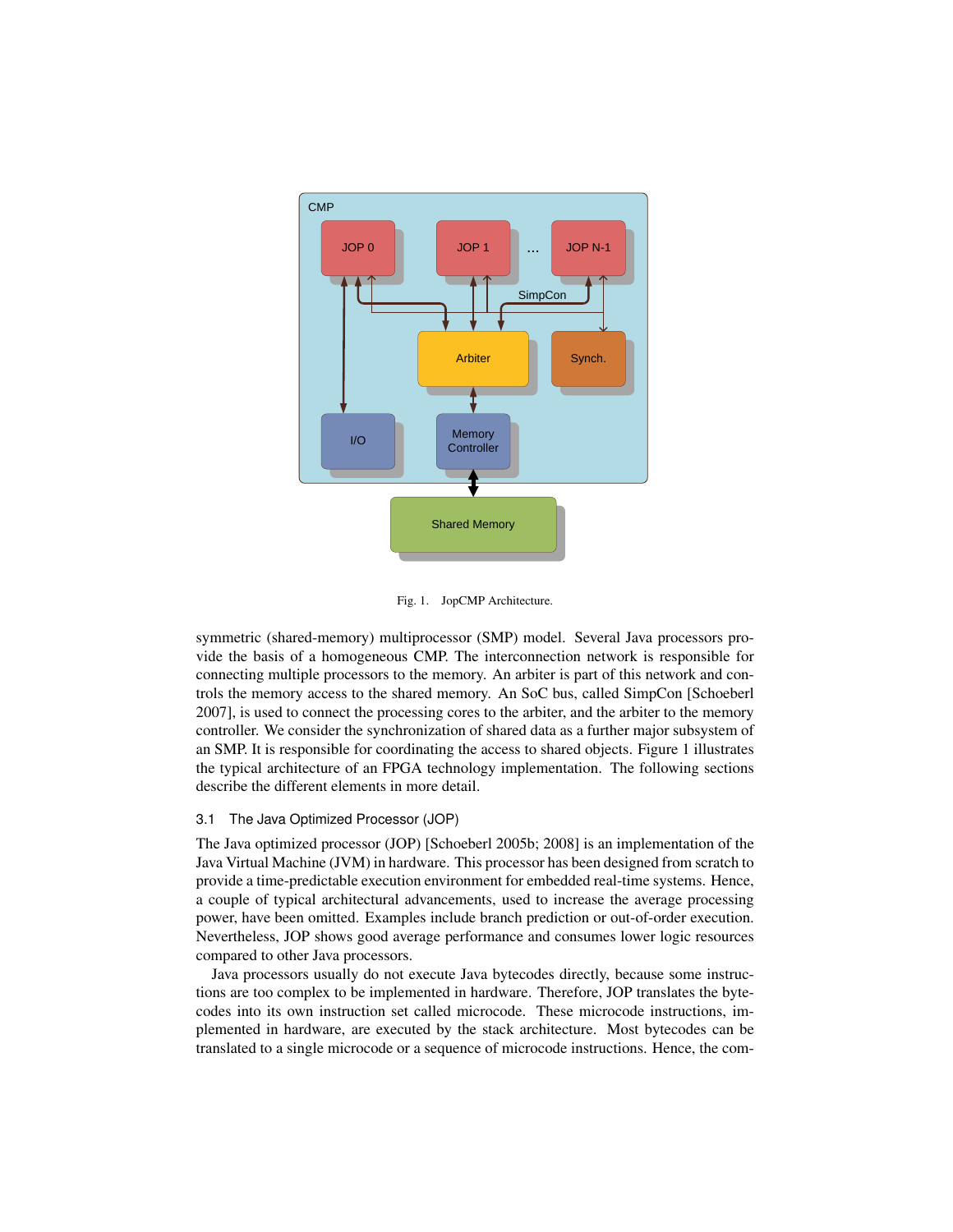plex instruction set of the JVM is transferred into a reduced instruction set. A few, more complex bytecodes, e.g., new, are implemented in Java methods.

JOP's core consists of a 4-stage pipeline. The first pipeline stage, *bytecode fetch*, fetches a bytecode from the instruction cache and calculates the microcode address. The subsequent 3 stages of the pipeline called *microcode fetch*, *microcode decode*, and *microcode execute* operate on native 8-bit microcode instructions. The top two stack machine elements are stored in registers. All instructions operate on these two registers in the *microcode execute* unit.

#### 3.2 Memory Hierarchy

A shared memory is a global physical memory where all instructions and data are stored, accessible to all processors. A memory controller connects the CPUs integrated on the FPGA to the shared off-chip memory. Additionally, each JOP has access to two fast local memories, referred to as cache memories.

Each application thread has a reserved stack area in the memory. This thread private data is very frequently accessed, similar to registers in a typical register machine. Therefore, JOP caches this data in a so-called stack cache [Schoeberl 2005a] in an on-chip RAM. The spilling and filling of the stack cache is controlled by microcode instructions.

Additionally, an instruction cache – called method cache [Schoeberl 2004] – limits memory access frequency by caching bytecode instructions of complete methods. A cache miss and consequently a new method load from the read-only method area can only occur at invoke or return bytecodes.

According to the JVM specification [Lindholm and Yellin 1999], the heap stores JVM shared data. Our CMP architecture operates without caching the heap's shared data objects, therefore a coherent view of all CPUs' accessed data is ensured throughout. Our design facilitates the avoidance of hardware demanding cache coherence mechanisms.

#### 3.3 Interconnection Network

The selection of an interconnection network topology is a major decision in multiprocessor architecture design. We use the simple SoC interconnect (SimpCon) [Schoeberl 2007] to connect the SoC modules. This synchronous on-chip bus is intended for read and write transfers via point-to-point connections. Only a master can initiate a transaction via a write or read request. Compared to other commonly used SoC buses like Avalon [Altera 2007a], or AMBA [ARM 1999], this specification does not work like a backplane bus. No bus request phase has to precede the actual bus transfer. Furthermore, the master's driven control, address, and data lines are only valid for a single clock cycle. A slave has to register all signals (e.g. the address) needed for several clock cycles. Consequently, the master can continue to execute its program until it needs a read result. The slave informs the master of the time the requested data will be available, through a signal called *rdy cnt*. Additionally, the signal serves as an early notification of data access completion. This mechanism allows the master to send a new request before the former has been fulfilled. This form of pipelining permits fast data transfers.

SimpCon is well suited for on-chip point-to-point connections. Nevertheless, the specification does not support the synchronization of multiple masters to one slave. Therefore, we have introduced a central arbiter that controls memory access of multiple CPUs to the shared memory. The arbiter acts as slave for each JOP and as master for the memory controller. Section 4 is dedicated to memory arbitration.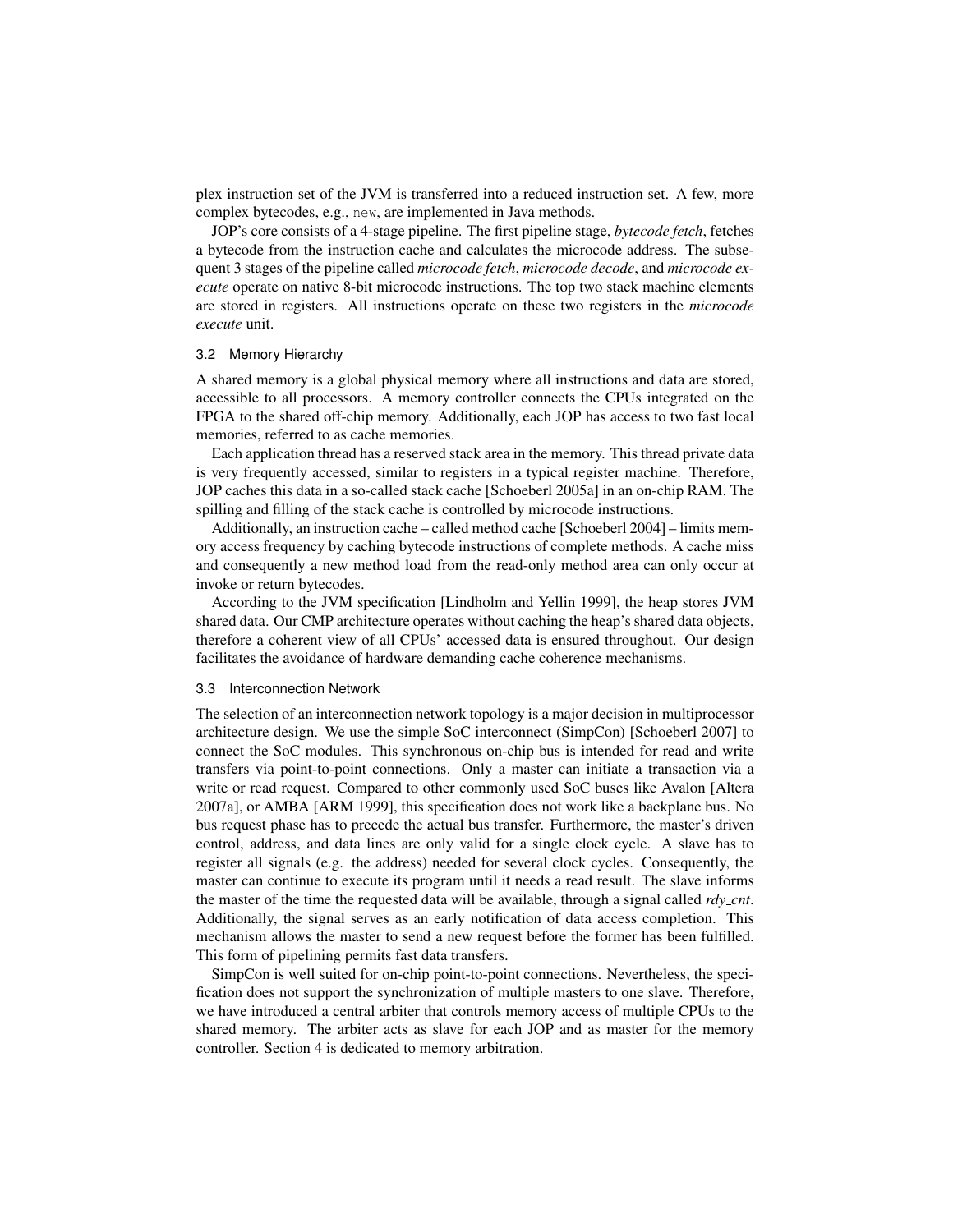#### 3.4 Synchronization

Shared memory SMP systems need a synchronization mechanism. CPUs exchange data by reading and writing shared data objects. In order to ensure that a CPU has exclusive access to such an object, synchronization is necessary.

Therefore, we have introduced a synchronization unit to the hardware that controls one global lock. If one core wants to access a shared object, it will request the lock using the synchronization interconnection depicted in Figure 1. JOP will be granted access if no other processor is holding the lock. Otherwise, it must wait until the other processor has finished accessing the shared object.

The hardware lock allows fast implementation of the bytecodes monitorenter and monitorexit that are used by the JVM for synchronization. For short critical sections, this feature compensates for the less reactive behavior of a single global lock. One side effect of a single lock is the avoidance of deadlock through design. Further information on synchronization of JopCMP can be found in [Pitter and Schoeberl 2007b].

## 3.5 CMP Boot-up Sequence

One interesting aspect of a CMP system is how the startup or boot-up is performed. On power-up, the FPGA starts the configuration state machine to read the FPGA configuration data either from a Flash memory or via a download cable from the PC during the development process. When the configuration has finished, an internal reset is generated. After this reset, microcode instructions are executed, starting from address 0. At this stage, we have not yet loaded any application program (Java bytecode). The first sequence in microcode performs this task. The Java application can be loaded from an external Flash memory, via a PC serial line, or an USB-port. The next step is the generation of a minimal stack frame. From then on, JOP runs in Java mode and invokes the special method Startup.boot(), even though some parts of the JVM are not yet setup. The method boot() performs the following steps:

- —Sends a greeting message to *stdout*
- —Detects the size of the main memory
- —Initializes the data structures for the garbage collector
- —Initializes java.lang.System
- —Prints out JOP's version number, detected clock speed, and memory size
- —Invokes the static class initializers in a predefined order
- —Invokes the application class main method

The boot-up process is the same for all processors up to the execution of the first microcode instructions. At that moment, *only one* processor is allowed to perform the initialization steps.

All processors in the CMP are functionally identical. Only one processor is designated to boot-up and initialize the whole system. Therefore, it is necessary to distinguish between different CPUs. A unique CPU identity number (*CPUID*) is assigned to each processor. Only processor *CPU*<sup>0</sup> is designated to perform all the boot-up and initialization work. The other CPUs have to wait until *CPU*<sup>0</sup> has completed the boot-up and initialization sequence.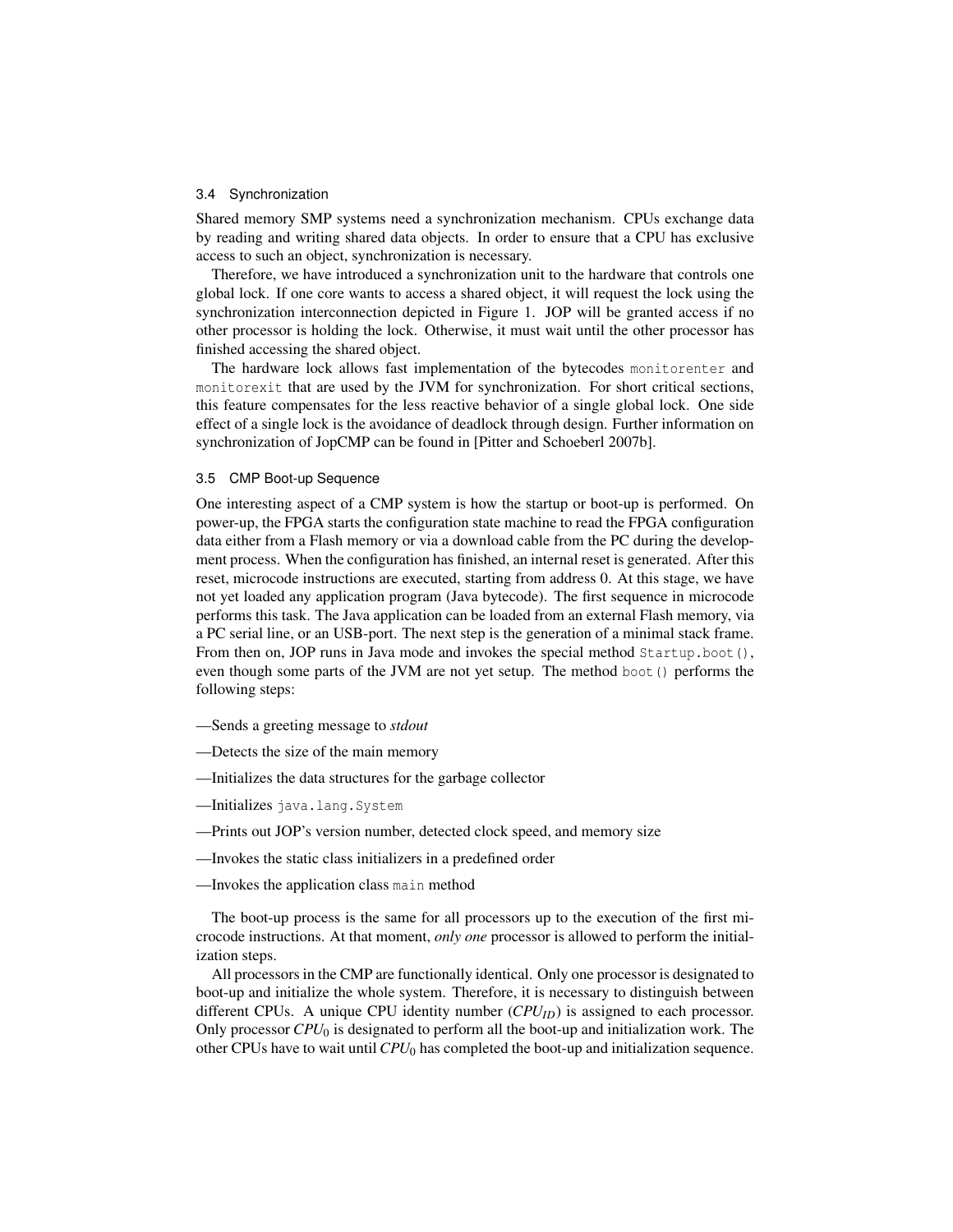## 3.6 CMP Scheduling

The scheduler on each core is a preemptive, priority based real-time scheduler. As each thread gets a unique priority, no FIFO queues within priorities are needed. The best analyzable real-time CMP scheduler does not allow threads to migrate between cores. Each thread is pinned to a single core at creation. Therefore, standard scheduling analysis can be performed on a per core base.

Similar to the uniprocessor version of JOP, the application is divided into an initialization phase and a mission phase. During the initialization phase, a predetermined core executes only one thread that has to create all data structures and the threads for the mission phase. During transition to the mission phase all created threads are started.

The uniprocessor real-time scheduler for JOP has been enhanced to facilitate the scheduling of threads in the CMP configuration. Each core executes its own instance of the scheduler. The scheduler is implemented as Runnable, which is registered as an interrupt handler for the core local timer interrupt. The scheduling is not tick-based. Instead, the timer interrupt is reprogrammed after each scheduling decision. During the mission start, the other cores and timer interrupts are enabled.

Another interesting option to use a CMP system is to execute exactly one thread per core. In this configuration scheduling overheads can be avoided and each core can reach an utilization of 100% without missing a deadline. To explore the CMP system without a scheduler, a mechanism is provided to register objects, which implement the Runnable interface, for each core. When the other cores are enabled, they execute the run method of the Runnable as their *main* method.

# 3.7 I/O Devices

Each core contains a set of local I/O devices, needed for the runtime system (e.g., timer interrupt, lock support). The serial interface for program download and a *stdio* device is connected to the first core.

For additional I/O devices two options exist: either they are connected to one core, or shared by all/some cores. The first option is useful when the bandwidth requirement of the I/O device is high. As I/O devices are memory mapped they can be connected to the main memory arbiter in the same way as the memory controller. In that case the I/O devices are shared between the cores and standard synchronization for the access is needed. For high bandwidth demands a dedicated arbiter for I/O devices or even for a single device can be used.

An interrupt line of an I/O device can be connected to a single core or to several cores. As interrupts can be individually disabled in software, a connection of all interrupt lines to all cores provides the most flexible solution.

## 3.8 Hardware Platform

The system has been prototyped on Altera's Development and Education Board (DE2 Board) with a low-cost Cyclone II (EP2C35) FPGA. It has a capacity of 33,000 logic elements (LEs) and 483,000 bits of on-chip memory. This FPGA can be populated with up to 8 JOP cores. The DE2 Board contains 512 KB SRAM connected via a 16-bit data bus. All designs are clocked at 90 MHz and the main memory access time is 4 cycles for a 32-bit read operation, and 6 cycles for a 32-bit write operation.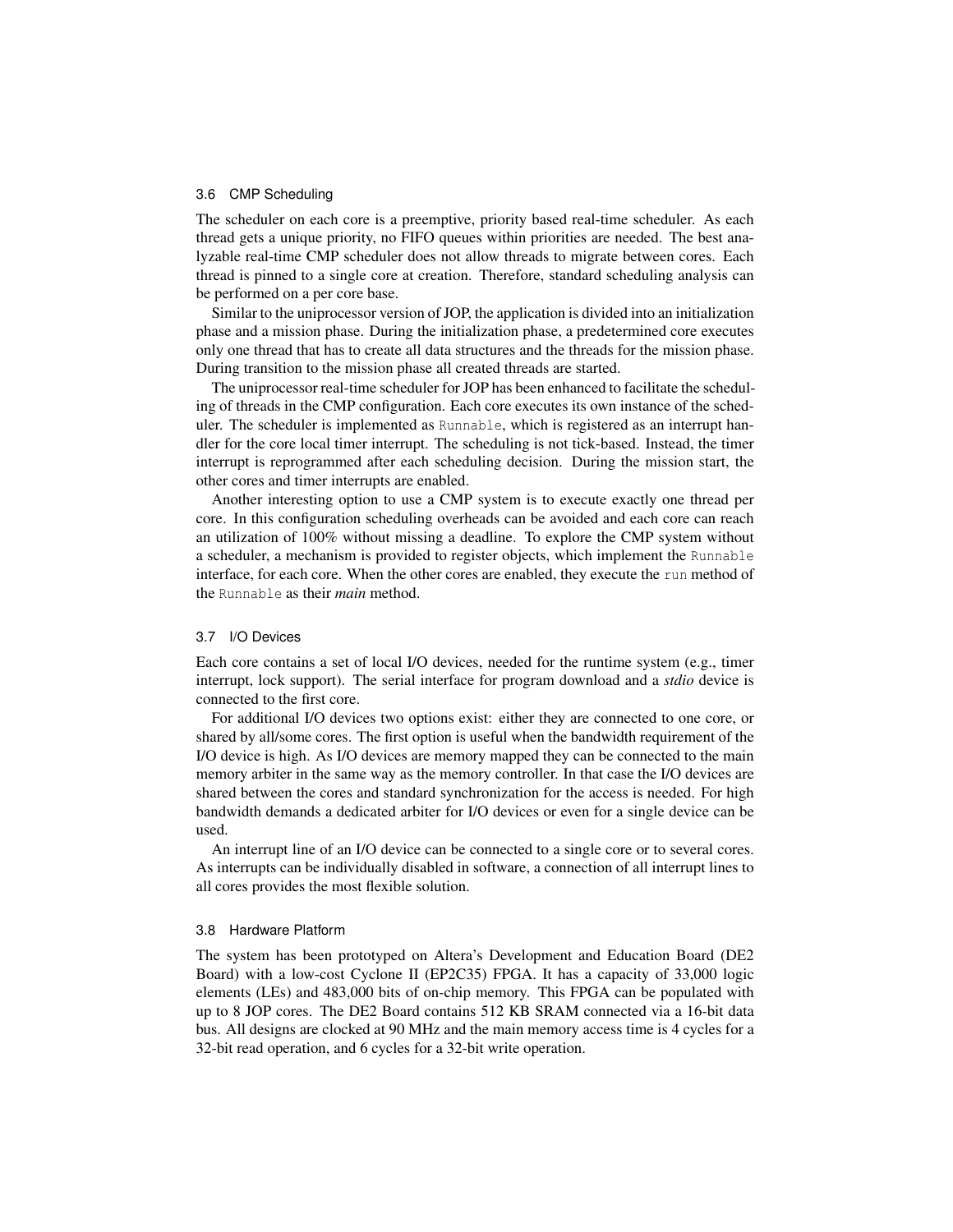All configurations consume the same amount of on-chip memory per core: 1 KB stack cache and 2 KB of method cache. This configuration makes it possible to synthesize an 8-way version of the CMP in the low-cost FPGA.

## 4. MEMORY ARBITRATION

The memory arbitration of a real-time CMP with a shared memory presents a number of closely related challenges:

- —Synchronization of memory access
- —Timing analysis of memory access
- —Zero-cycle arbitration
- —Scalability with the number of CPUs

The arbiter controls the memory access of multiple CPUs to the shared memory. Naturally, if one CPU is accessing the shared memory, no other CPU can access the memory at the same time. It is forced to wait until the CPU on turn has completed its memory transfer. In this case, a memory arbiter resolves these access conflicts by serializing the CPUs' read and write operations.

Two different arbitration policies exist: the dynamic and the static arbitration approach. A dynamic arbitration policy resolves simultaneous accesses at runtime. Each CPU in the system is assigned a priority. The fixed and the fairness based arbitration policies are examples of dynamic arbiters.

The static arbitration policy strictly defines the access pattern before runtime. Consequently, no arbitration decision is necessary at runtime. Implementation of this policy is typical for real-time systems where each CPU has an a priori allocated time to perform its operations on the memory.

In uniprocessor systems, only one processor accesses the memory and the WCET of a memory access can be predicted. However, tasks running on a CMP on different CPUs influence each others' execution times when accessing a shared resource [Thiele and Wilhelm 2004], e.g. a shared memory. We wanted to remove the interdependencies between task execution times. Therefore, an arbitration algorithm is necessary that is able to limit the WCET of a task running on a CPU, even though tasks executing on other CPUs may also access the main memory.

Arbiters perform an arbitration decision in the same cycle the request arrives. In comparison to existing arbiters like Avalon [Altera 2007a], or AMBA no additional cycle is lost for arbitration. Subsequently, memory access time is reduced and the bandwidth increases.

Our implemented arbiters can be configured for variable numbers of CPUs. Compared to existing arbiters like AMBA [ARM 1999] or CoreConnect [IBM 2007], the maximum number of connected masters is not limited. As a result, the CMP system can be customized to the application needs.

## 4.1 Fixed Priority Arbiter

The fixed priority arbitration policy is a typical example of a dynamic arbitration scheme. Each CPU in the system is assigned a unique CPU identity, hereinafter referred to as *CPUID*. This *CPUID* establishes priority for each CPU. The CPU with the lowest *CPUID* has top priority to access the shared memory. The memory arbiter solves simultaneous memory accesses by determining an access priority order.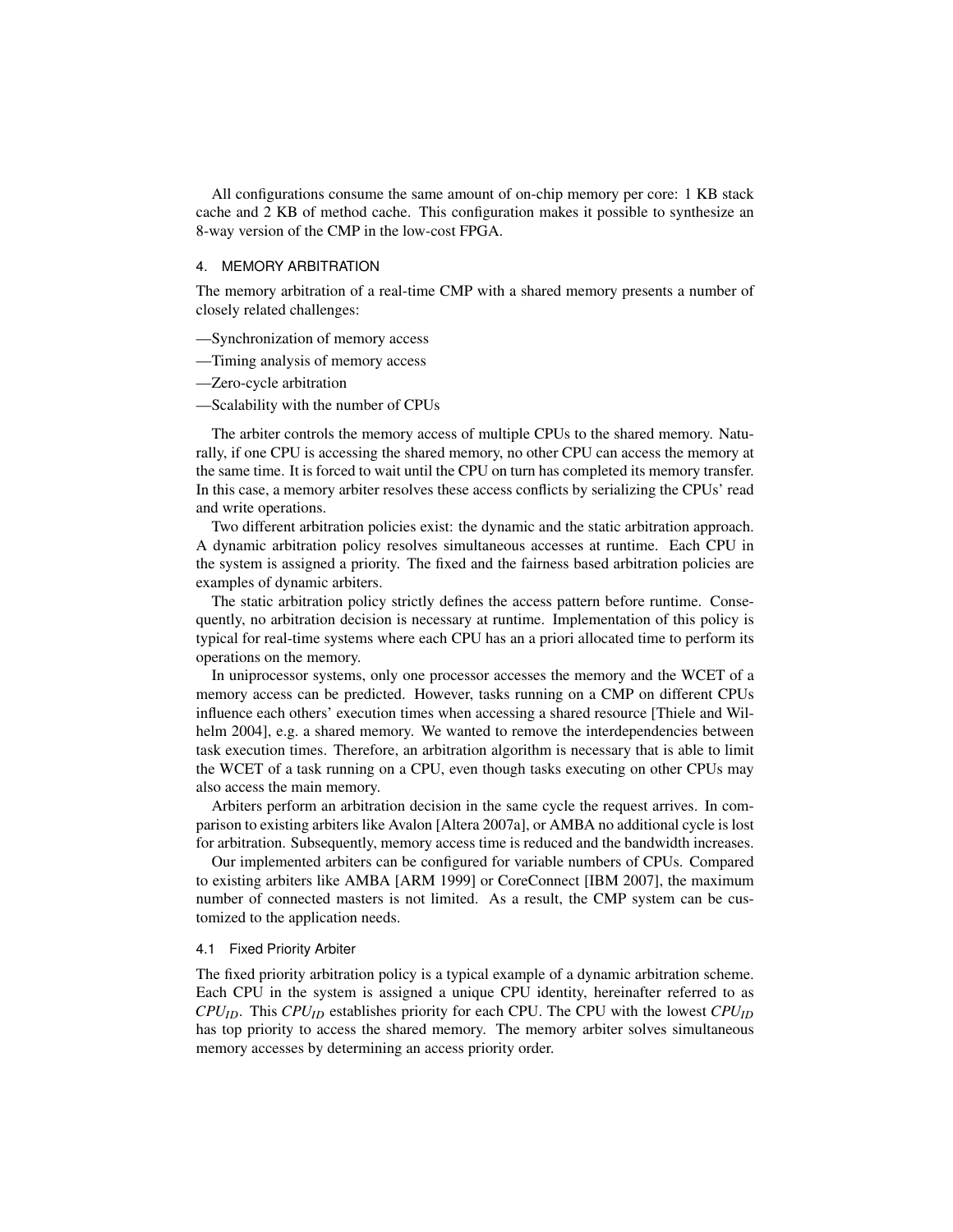

Fig. 2. Memory access arbitration of the fixed priority arbiter.

In Figure 2, an arbitration scenario of a 2-way CMP with a memory access time of 2 cycles is shown. All depicted signals are either input or output signals of the arbiter, illustrated by the signals' names. Furthermore, the subscripts indicate whether the signals belong to a specific CPU (denoted by the  $CPU_{ID}$ ) or to the memory controller. Some SimpCon signals are disregarded in Figure 2, e.g. the signals for write access.

At the first clock cycle, both*CPU*<sup>0</sup> and*CPU*<sup>1</sup> want to perform a read access to the shared memory. *CPU*<sup>0</sup> is immediately granted access because it has a higher priority than *CPU*<sup>1</sup> given that the memory is idle (*rdy cnt in<sup>M</sup>* equals to 0). Consequently, the read enable signal of the memory  $(rd_{outM})$  is driven high and the memory address  $(addr_{outM})$  is asserted. The read request of  $CPU_1$  is registered in the arbiter. It has to wait until  $CPU_0$ has finished accessing the memory, indicated by the value 0 of signal *rdy cnt in<sup>M</sup>* and no further request of *CPU*<sup>0</sup> is pending. As soon as *CPU*0's data is available, the registered memory access of  $CPU_1$  is processed. In the last cycle indicated in Figure 2,  $CPU_0$  wants to access the memory again. This read access is registered in the arbiter and is performed after *CPU*<sub>1</sub> has completed its memory access.

The fixed priority arbiter has been used for a WCET analyzable configuration of a single CPU and a DMA device [Pitter and Schoeberl 2007a]. The DMA device, e.g. a display refresh unit, performs a regular memory access within a short period of time and is assigned top priority.

## 4.2 Fair Arbiter

The fair arbiter implements an arbitration policy that guarantees fairness among the CPUs accessing a shared memory. Each CPU in the system is assigned a unique CPU identity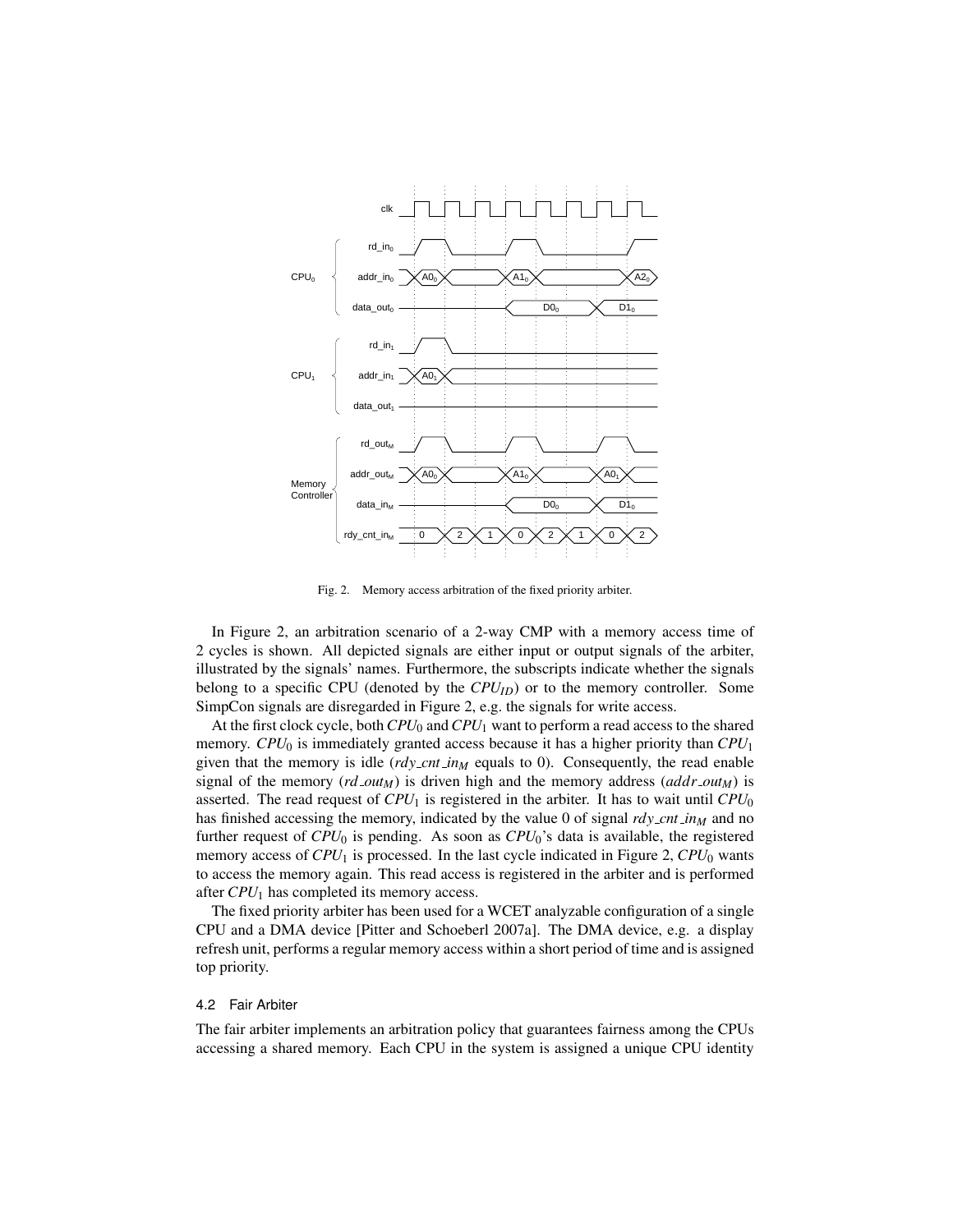

Fig. 3. Memory access arbitration of the fair arbiter.

(*CPUID*). Our fair arbitration policy uses a wrapping counter. As soon as the preceding memory access is complete, the counter is advanced by one. If the new counter value is the same as a requesting *CPUID* and the memory is ready to execute a memory access, memory access will be processed and the current counter value remains the same until the data transmission has finished. If the counter shows a *CPUID* that does not want to access the memory, the counter is immediately advanced.

Figure 3 shows an arbitration scenario of a 2-way CMP system with a memory access time of 2 cycles. The signals *clk* and *counter* are internal signals of the arbiter. All other signals are either input or output signals of the arbiter, as indicated by their names. Furthermore, the subscripts indicate whether signals belong to a specific CPU (denoted by the  $CPU$ *ID*) or to the memory controller.

At the first clock cycle, both  $CPU_0$  and  $CPU_1$  want to simultaneously perform a read access to the shared memory. *CPU*<sub>0</sub> is immediately allowed to perform the read access because the counter's value is 0 and the memory is idle  $\left(\frac{r}{dy}\right)$  *cational con*sequently, the read enable signal of the memory  $\left(rd\_out_M\right)$  is driven high and the memory address (*addr\_out<sub>M</sub>*) is asserted. The read request of  $CPU_1$  is registered in the arbiter. It has to wait until CPU<sub>0</sub> has finished accessing the memory, as indicated by the value 0 of signal *rdy cnt in<sup>M</sup>* and, accordingly, by the received data on *data in<sup>M</sup>* and *data out*0. When the memory access has been completed, the counter increments by one and the registered memory access of *CPU*<sup>1</sup> is processed. When the data is available, the counter already shows a 0 value. As opposed to *CPU*1, *CPU*<sup>0</sup> does not request a memory access. The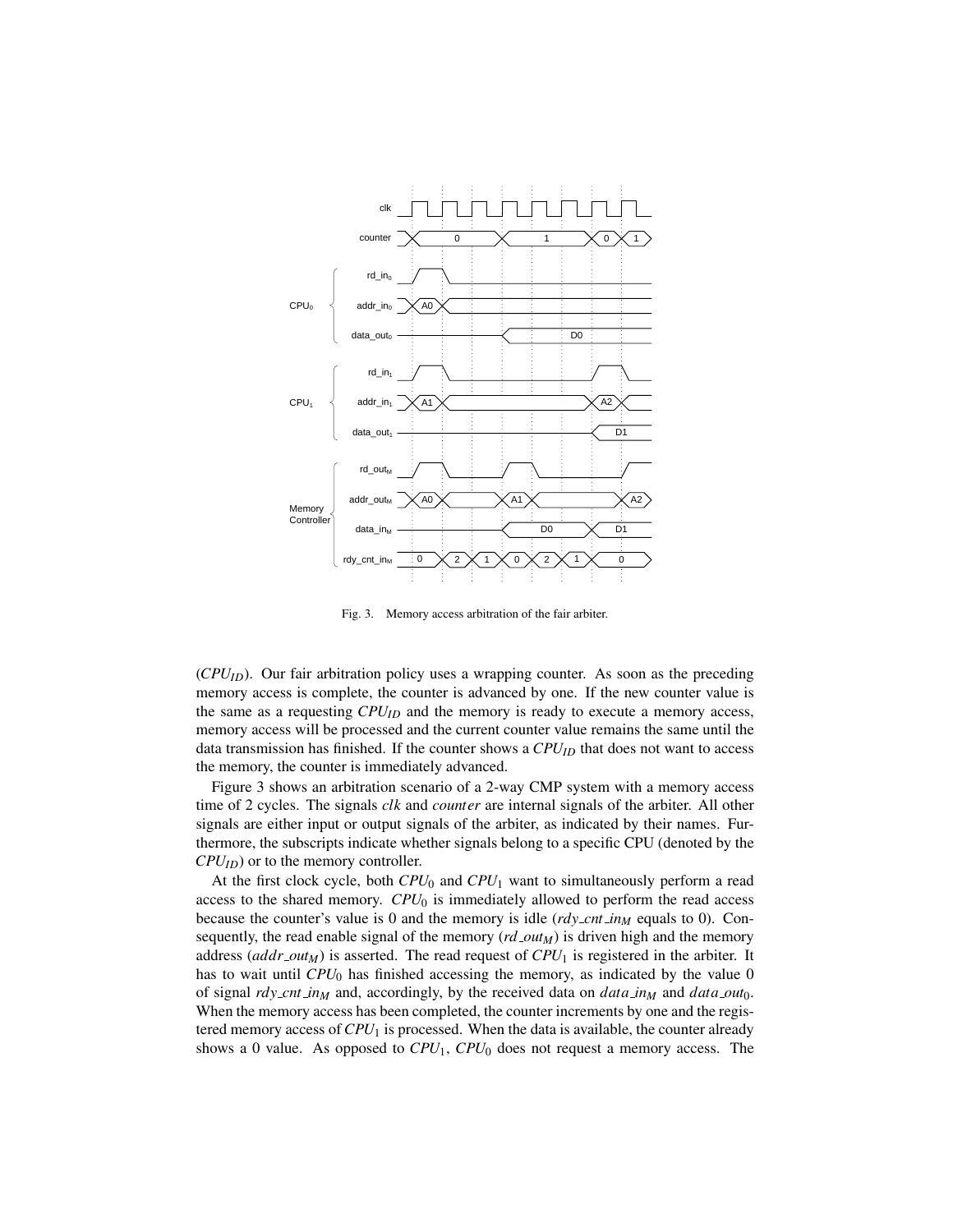

Fig. 4. Time slots of the CPUs.

counter is therefore advanced in the following cycle and *CPU*1's registered memory access is processed.

The more CPUs are part of the system the higher is the probability that the counter matches the *CPU<sub>ID</sub>* with a pending memory request after a successful access. Therefore, a high workload will result in a saturation of memory bandwidth. In case of low competition among several CPUs, this scheme wastes memory bandwidth (and performance) because delays without any memory access can occur.

#### 4.3 Time-sliced Arbiter

According to [Andrei et al. 2008; Poletti et al. 0609; Rosen et al. 2007], a time division multiple access (TDMA) arbitration policy guarantees constant bandwidth for each processor. Each processor is assigned a predefined part of the bandwidth, which is mapped to an appropriate time slot, so each CPU has an a priori allocated time to perform its operations on the memory. We agree that this arbitration policy is well suitable for timing analysis of multiprocessor systems with shared resources. The arbitration information provides significant data for timing analysis.

Figure 4 shows the TDMA memory access pattern for a CMP system with 3 CPUs. Each CPU is allocated a time slot to access the shared memory in every TDMA period. This time slot, configured to a predefined number of clock cycles, is divided into an access time and an access gap. Memory operations of the corresponding CPU can only be started during access time. During the gap segment an outstanding memory request can be finished, but the CPU cannot initiate a new request. This gap permits the next CPU on turn to access the shared memory in the first cycle of its time slot. The size of the gap is dependent on memory access time. The larger the memory access time, the larger the gap.

## 5. TIMING ANALYSIS

This section starts with a short introduction of the static WCET analysis of JOP. The remaining sections describe the WCET analysis of a CMP system using different memory arbiters.

## 5.1 Static WCET Analysis based on JOP

Real-time processors like JOP have simpler and less powerful architectures than modern CPUs. Several advanced features increasing average-case performance (e.g. data caches, out-of-order execution, and branch prediction) are disregarded [Schoeberl 2008]. Although these methods speed up program execution, they impede the timing behavior predictability because the WCET depends on the execution history. Hard real-time processors like JOP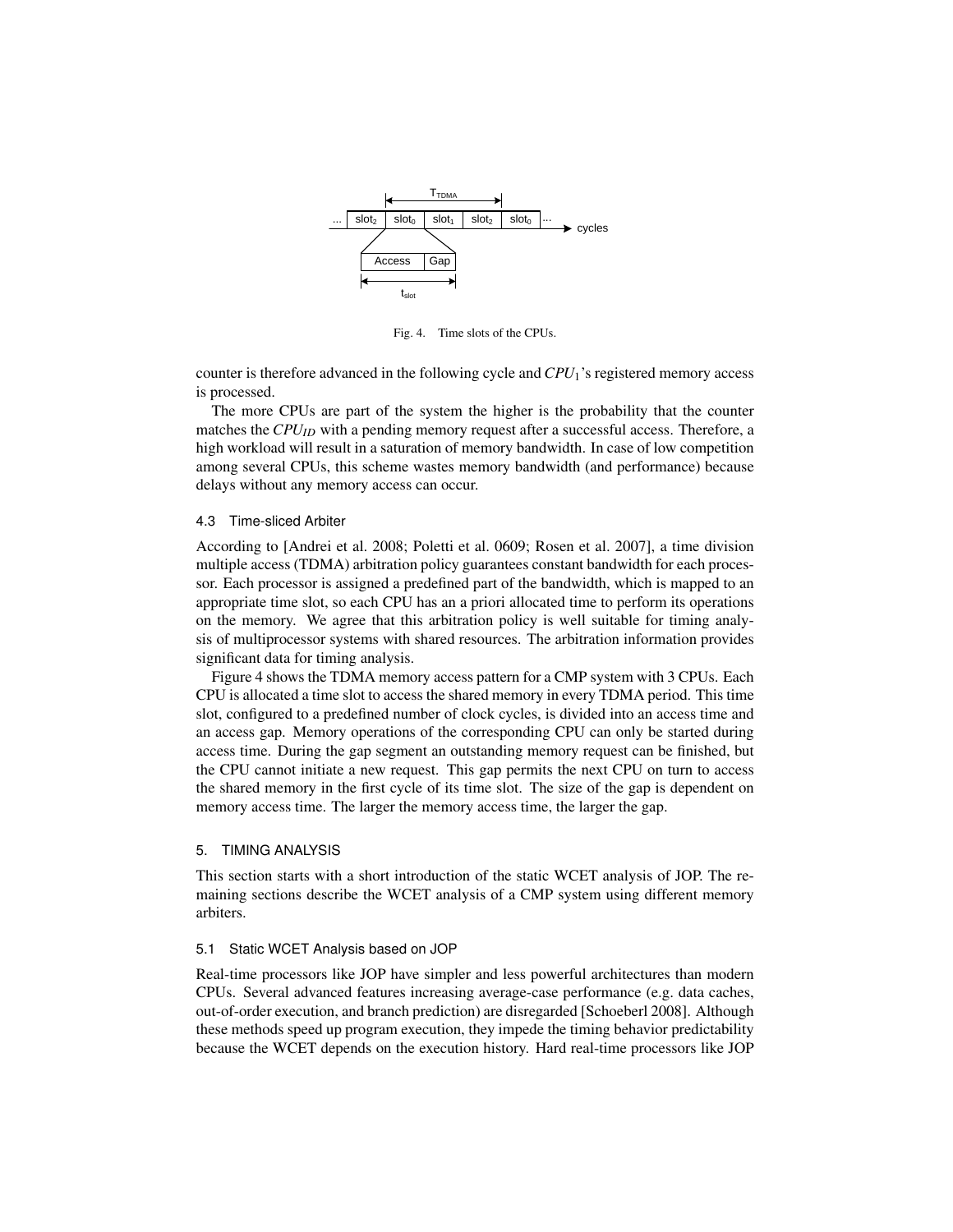benefit from a hardware model that assigns an accurate execution time to each machine instruction.

Using JOP's WCET analysis tool [Schoeberl and Pedersen 2006], the WCET of a task can be obtained. Java programs are compiled to form class files that include JVM instructions called bytecodes. For static WCET analysis, the bytecode sequence is transformed into a directed graph of basic blocks called a control flow graph (CFG). Each basic block consists of several bytecode instructions. JOP translates each bytecode into a microcode or a sequence of microcode instructions that are executed by the processor. Every microcode has a fixed execution time, therefore each basic block can also be assigned an exact execution time.

In addition, flow facts have to be added to the Java program code in advance. In general, this is the only way to limit the loops and calculate the basic block frequency execution. The CFG, including the flow facts and the mapping to the hardware, make WCET analysis possible using the implicit path enumeration technique (IPET) [Li and Malik 1995].

## 5.2 Fixed Priority Arbitration Approach

The common factor in all arbitration approaches is that the WCET of a single memory access is the sum of two parts. One part represents the maximum waiting time before the memory access can be executed. The other part represents the CPU's memory access time without any memory contention. Throughout this paper, the WCET is measured in clock cycles.

The fixed priority arbitration policy assigns a unique priority to each CPU. If memory access contention occurs, the CPU with the highest priority will be granted access to the memory. Using this arbitration policy, the WCET of a memory request of the highest priority CPU, indicated by the subscript 0, can be calculated thus:

$$
WCET_0 = \max_{\forall i \neq 0} \{ t_{WCET_i} - 1 \} + t_0 \tag{1}
$$

whereby  $t_0$  denotes the memory access time of  $CPU_0$ . The other part of the equation represents the maximum waiting time. Let *i* be a variable that can take any number between 1 up to the number of CPUs-1 and *tWCET<sup>i</sup>* be the maximum duration of all possible instances of memory access of *CPU<sup>i</sup>* . On the one hand, this variable can represent a single memory access but on the other hand, it can account for a full method load to the method cache. In the worst possible scenario, one or more CPUs in the system request memory access during the previous clock cycle of  $CPU_0$ . Therefore,  $CPU_0$  has to wait max  $\{t_{WGET} - 1\}$ cycles until it can read from or write to the memory. Consequently, the WCET of a single memory access of the highest priority CPU is the load time of the longest method of all lower priority CPUs added to the memory access time of *CPU*0.

Calculating the WCET of a lower priority CPU memory access is either rendered impossible or the result represents a very conservative estimate, depending on the number of CPUs. In case of a 3-way CMP, for example, the WCET of the lowest priority CPU cannot be estimated because the higher priority CPUs in the system may prevent that CPU from accessing the memory indefinitely.

A fixed priority arbiter can be used for systems that execute hard real-time tasks on the top priority CPU, and tasks with non-critical timing requirements on all other CPUs.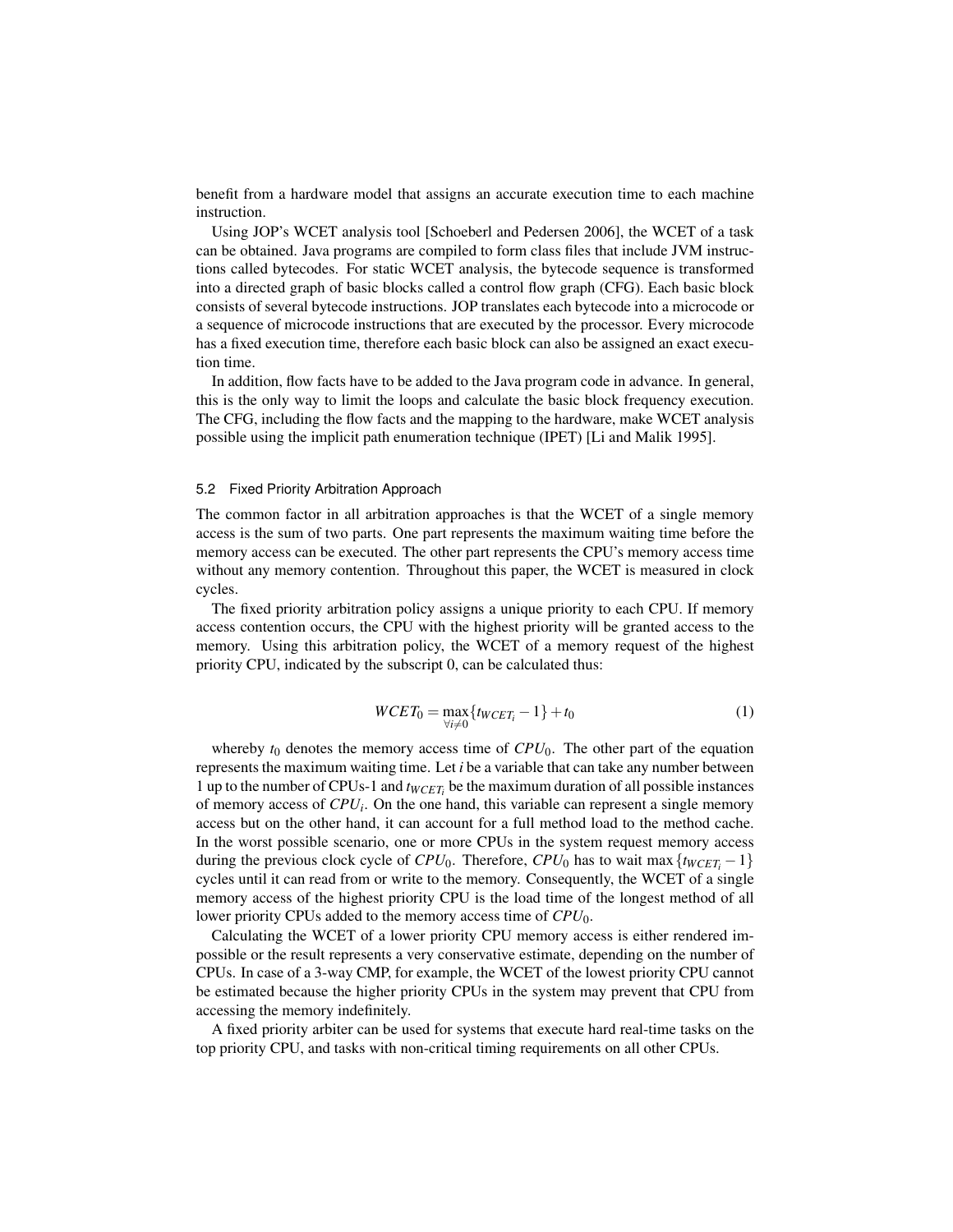#### 5.3 Fair Arbitration Approach

The fair arbiter implements a fair access to the shared memory for all CPUs of the CMP. This policy avoids starvation of a CPU. The WCET of a memory access by an individual CPU can be calculated using Equation 2.

$$
WCET_j = \sum_{\forall i \neq j} t_{WCET_i} + t_j \tag{2}
$$

As in the case of the fixed priority CPU,  $t_{WCET_i}$  is the WCET of all instances of memory access of *CPU<sup>i</sup>* . Again, this variable can be either a single memory access or a full method load. In the case of a CPU method load, the internal counter of the arbiter is stopped until the full method load has been completed. After that, the counter is advanced and the next CPU is allowed to access the memory. The worst-case scenario for a single CPU memory access can be estimated to be the load time of the longest method of each CPU until the CPU can access the shared memory.

#### 5.4 Time-sliced Arbitration Approach

The TDMA arbitration policy strictly defines the memory access pattern. Each CPU is assigned an allocated time slot. Using the TDMA arbitration scheme, the WCET of a single memory access from an individual CPU can be calculated with Equation 3:

$$
WCET_j = (t_{gap} - 1) + (n - 1) \cdot t_{slot} + t_j \tag{3}
$$

whereby *n* specifies the number of CPUs in the system, and *tslot* defines the size of the time slot in clock cycles. *t<sup>j</sup>* describes the memory access time of *CPU<sup>j</sup>* . In the worst-case scenario,  $CPU_j$  wants to access a memory in the first cycle of the gap segment ( $t_{gap}$ ) of its own time slot.

The WCET of a single memory access increases with the number of CPUs in the system. Moreover, the size of the time slot of the arbiter is of major importance. Later on, we will examine whether a smaller or a larger time slot configuration achieves lower WCET bounds. Nevertheless, the minimum size of the time slot is predetermined and dependent on the memory access time. Otherwise, a processing unit could never successfully access the memory within one time slot.

Applying Equation 3 to individual instances of memory access results in a conservative WCET for bytecodes. To provide tighter WCET bounds, our method calculates the WCET for complete bytecode instructions instead of analyzing the WCET of a single memory access. The WCET is dependent on:

- —the number of JOPs integrated in the CMP
- —time slot size
- —memory access time

First, the memory access pattern of each bytecode has to be investigated. The number of JOPs has to be defined as well as the size of the time slot. This system configuration introduces a fixed TDMA memory access scheme whereby each CPU is assigned a time slot within the TDMA period. Within these set conditions, the WCET of each bytecode can be determined using the algorithm described in Section 5.4.2. JOP's WCET analysis tool uses the generated bytecode estimates to calculate the WCET of a Java application.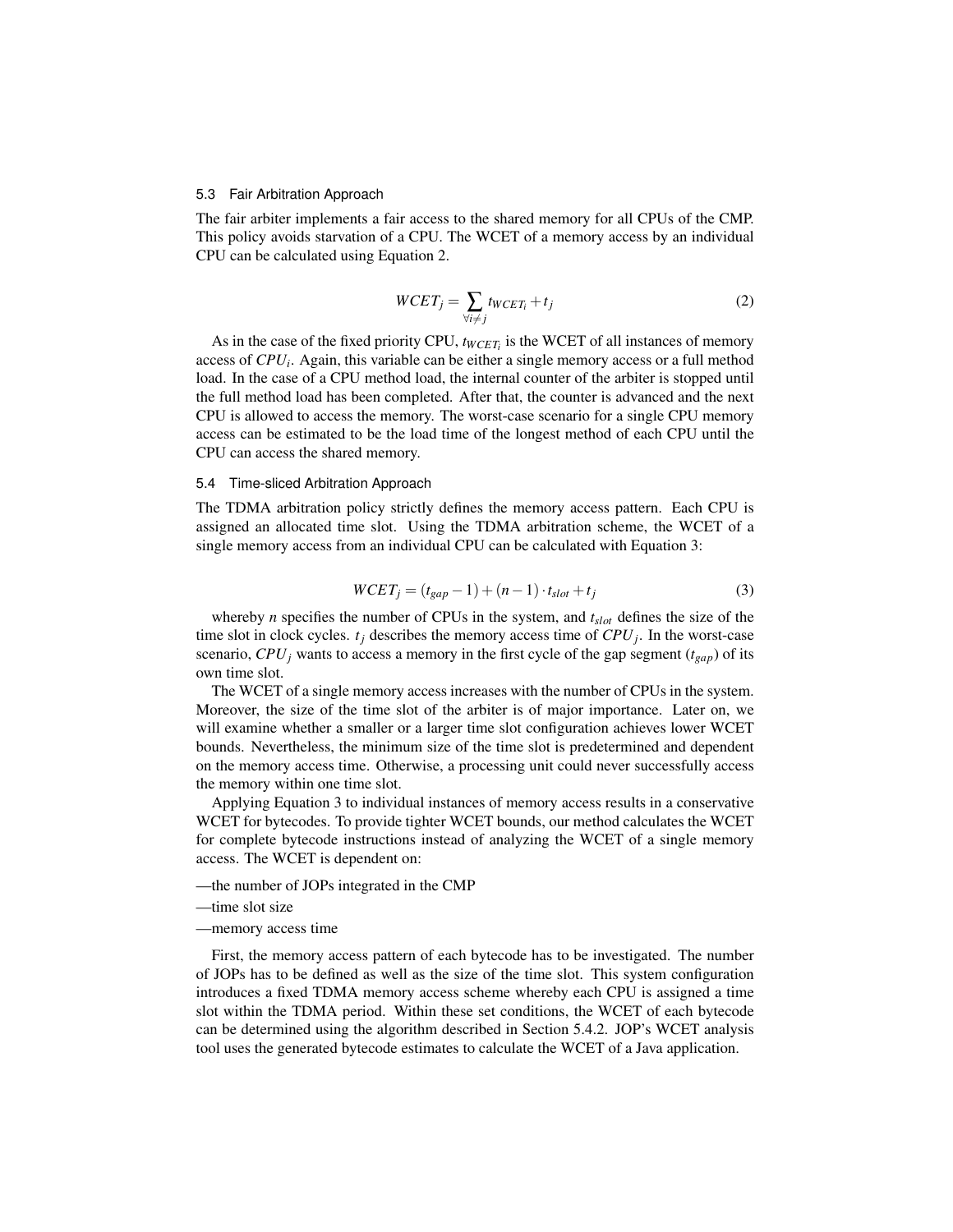| Type   | <b>Bytecode</b>                                   | Memory Area |
|--------|---------------------------------------------------|-------------|
| const  | $1dc$ , $1dc$ <sub>-W</sub> , $1dc$ <sub>-W</sub> | Method area |
| get    | getfield, getstatic                               | Heap        |
| put    | putfield, putstatic                               | Heap        |
| array  | aaload, aastore, baload, bastore,                 | Heap        |
|        | caload, castore, daload, dastore,                 |             |
|        | faload, fastore, iaload, iastore,                 |             |
|        | laload, lastore, saload, sastore,                 |             |
|        | arraylength                                       |             |
| call   | invokeinterface, invokespecial,                   | Method area |
|        | invokestatic, invokevirtual                       |             |
| return | areturn, dreturn, freturn,                        | Method area |
|        | ireturn, Ireturn, return                          |             |
| new    | anewarray, multianewarray, new,                   | Heap        |
|        | newarray                                          |             |
| switch | lookupswitch, tableswitch                         | Method Area |
| cast   | checkcast, instance of                            | Heap        |

Table I. Bytecodes accessing a shared memory.

5.4.1 *Bytecode Memory Access Pattern.* JOP translates most of the bytecodes into its native set of microcode instructions. Each bytecode consists of one or a series of microcode instructions. Some bytecodes are actually implemented in the hardware. A couple of bytecodes are implemented in Java. The timing analysis of these bytecodes was not included in this paper because these bytecodes are analyzed like normal Java code.

The heap and method areas are shared data areas located in the main memory. Consequently, all bytecodes accessing these memory areas have to be examined. Some bytecodes access the memory several times in a row, some only once. Therefore, it makes sense to have a closer look at several different instructions. Table I summarizes the bytecodes that access the main memory. As stated before, some bytecodes are implemented in Java, e.g. bytecodes of type NEW, SWITCH and CAST, so they have been disregarded in the proposed analysis.

Most bytecode memory access patterns can be analyzed statically, e.g. bytecodes that access the heap and those of type CONST. The pattern is only dependent on the memory access time. If the memory access time is known, the bytecode memory access pattern can be analyzed regardless of the program source code. An example of such a bytecode is *ldc*, which pushes a single word constant onto the stack. Therefore, only one memory access to the method area is needed. JOP translates this bytecode into a series of microcodes. If the memory access time is known, the memory access pattern can be specified using JOP's bytecode implementation. Another example is *iaload*, which is implemented in the hardware. To analyze the memory access pattern, we examine the VHDL implementation in combination with ModelSim simulations.

The memory access patterns of type CALL and RETURN bytecodes require a dynamic analysis. Each JOP is equipped with an instruction cache that caches complete Java methods [Schoeberl 2004]. Consequently, the memory access patterns of these bytecodes vary, depending on execution history. If the method is already in the cache, no additional memory access is needed to load the method into the cache. If a cache miss occurs, JOP will have to load the whole method into the cache. Depending on a cache hit or a cache miss and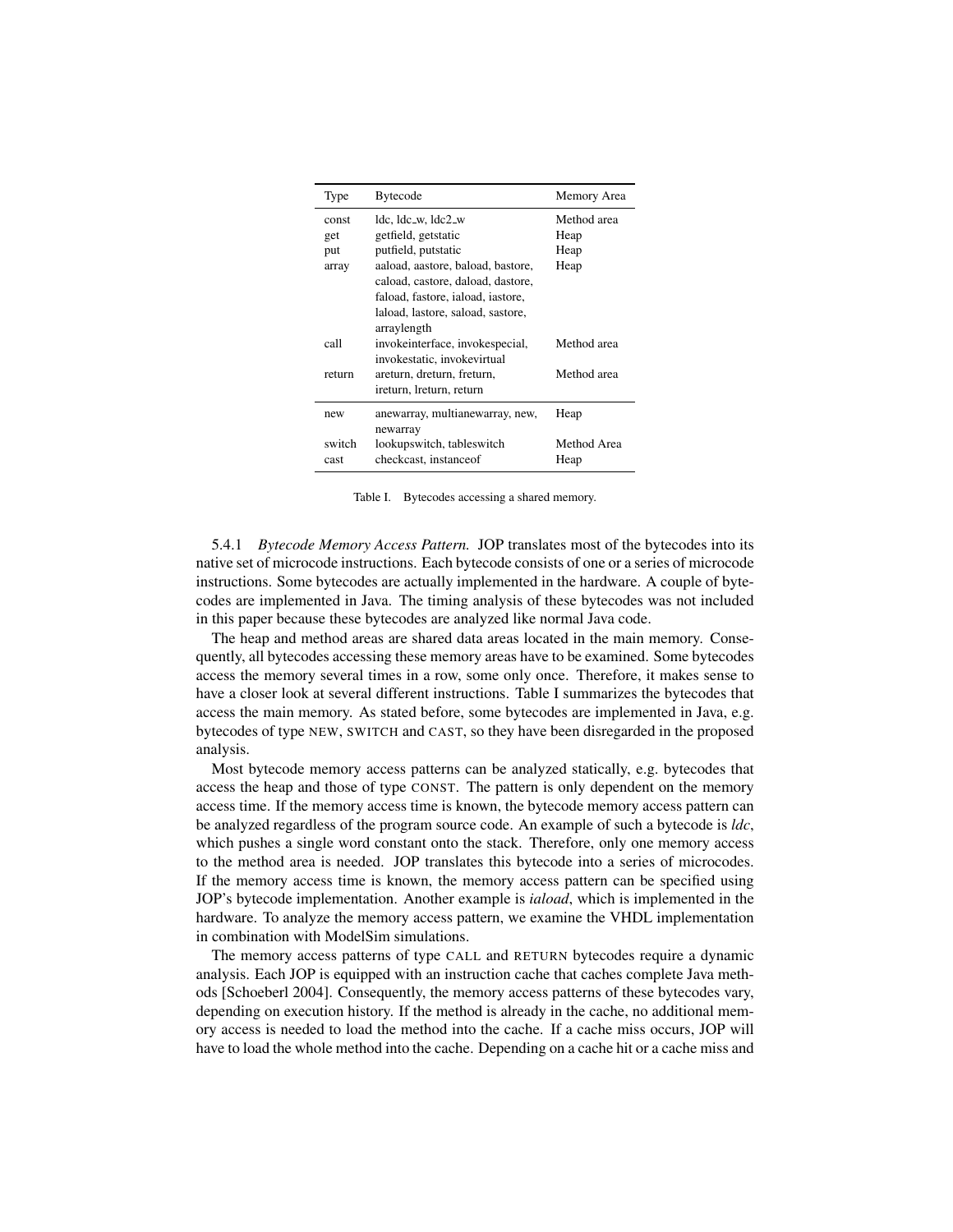```
Listing 1. Algorithm to find the WCET of the bytecodes.
in t wcet=0:
for (i=0; i <b>TDMA-PERIOD</b>; i++) {
```

```
execTime = 0;po s i t i o n = i;
    for (j=0; j < bytecode. length; j++) {
         \textbf{switch}(\text{bytecode}[j]) {
              case NOP:
                   execTime ++;
                   position++;break ;
              case READ:
                   while (tdmaPattern[position]!=1) {
                        execTime ++;
                        position++;}
                   execTime ++;
                   position++;break ;
              case WRITE:
                    . . .
                   break ;
         }
     }
     if (wcet < csecTime) {
         wcet=execTime;
     }
}
```
the length of the method that has to be loaded, the access pattern has to be created for each instance a bytecode occurs in the source code. We have therefore integrated the pattern generation feature into the WCET analysis tool where the cache information is available.

5.4.2 *WCET Analysis of Bytecodes.* Listing 1 shows a simplified version of the algorithm used to the find the bytecode WCETs. The inner loop of this algorithm calculates the array *bytecode* execution time starting at *position*. The *bytecode* describes the memory access pattern of the instruction. It has a predefined length, which is equal to the length of the microcode instruction sequence. Each element contains either a READ/WRITE request, or a NOP (no memory access). If the indexed element is a NOP, the execution time illustrated by *execTime* will be advanced by one. Additionally, the variable *position* is increased by 1, which defines the position of the *tdmaPattern* array. If the element of the bytecode equals either a READ or a WRITE access, the *tdmaPattern* will decide whether this CPU will be allowed to access the memory. In case another CPU is on turn to access the memory (the element equals to 0), *execTime* and *position* are advanced by one until the CPU is allowed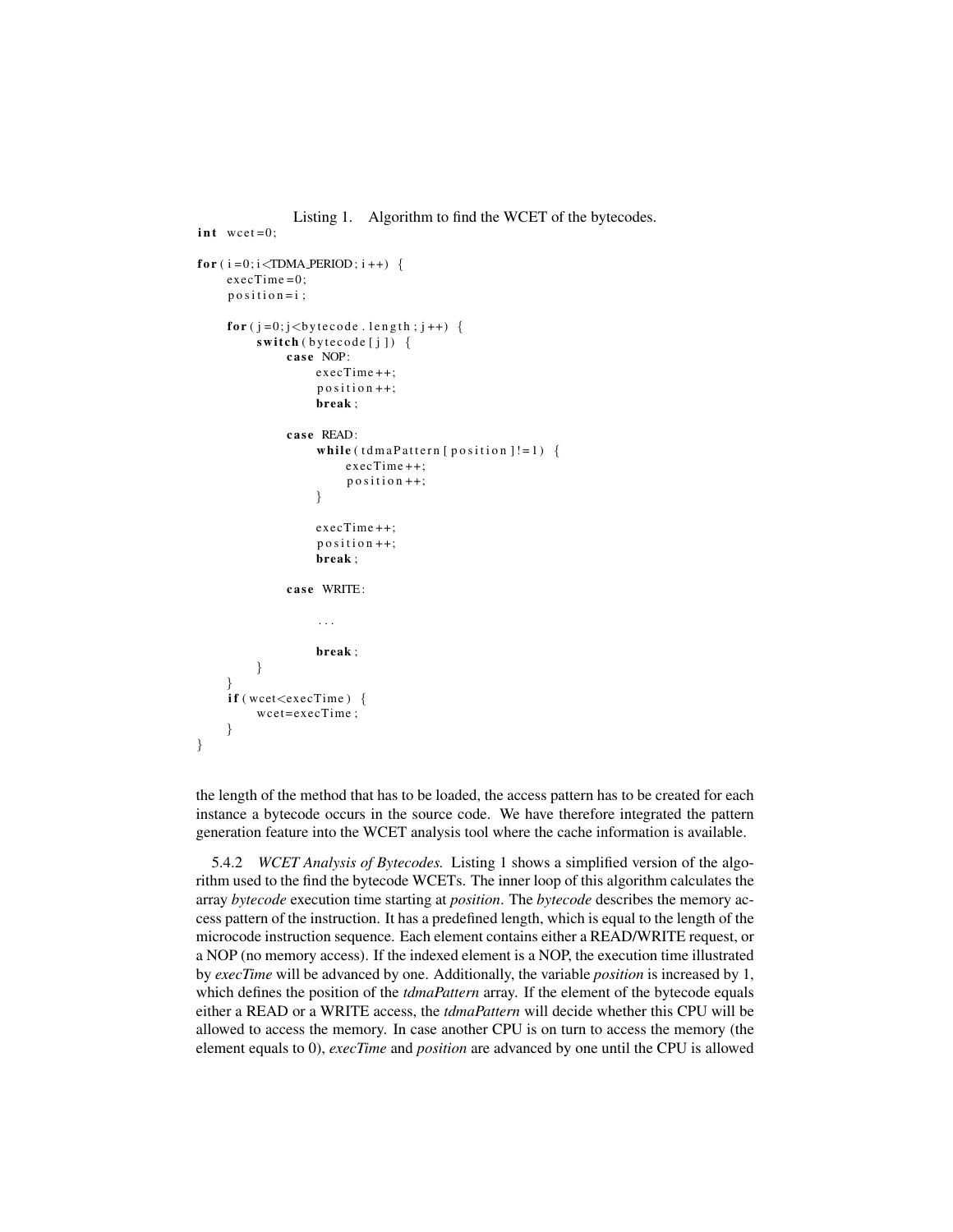

Fig. 5. WCET calculation of iaload.

access again. The WRITE case of the switch-case statement is similar to the READ case and is therefore omitted from the listing.

The outer loop changes the calculation starting point for each iteration. The constant TDMA PERIOD is defined by the multiplication of the number of CPUs by the size of the time slot. Each iteration of this loop calculates bytecode execution time value. If the new *execTime* is greater than the current worst-case execution time, it will be assigned to the *wcet* variable. Therefore, the resulting bytecode WCET, depending on the number of CPUs and the size of the time slot, is available after the last iteration.

5.4.3 *WCET Calculation of Bytecode iaload.* Figure 5 shows a calculation of the *iaload* bytecode assuming a CMP configuration of 3 CPUs and a time slot of 15 clock cycles. A read access to the main memory takes 4 cycles. It should be noted that a time slot of 15 cycles permits each CPU to access the memory until the 12*th* cycle. In the 13*th* , 14<sup>th</sup>, and 15<sup>th</sup> cycle, read access is not granted. Otherwise, memory access cannot be guaranteed for the next CPU in the first cycle of its time slot.

The following access pattern is predetermined for *iaload =* {*NOP, NOP, NOP, RD, NOP, NOP, NOP, RD, NOP, NOP, NOP, RD, NOP, NOP, NOP, NOP*}. We can see that *iaload* performs a read access to the memory three times. The WCET scenario is shown in Figure 5. *iaload* starts with an NOP operation in the 2*nd* cycle of the CPU's time slot. It can be noted that the 3*rd* RD access of *iaload* cannot immediately be executed. It is delayed by two time slots until it is allowed to access the memory. The WCET estimate results in 49 cycles.

#### 5.5 A Simple Loop Example

In this section, we will systematically analyze the WCET of a simple loop to show how the WCET is calculated. Listing 2 shows the source code, where a scalar *s* is added to a vector. This loop is parallelizable because each iteration of the statement in the loop body is self-contained. Therefore, the loop body could be easily executed on different CPUs simultaneously.

# Listing 2. Simple Loop.

```
for (i=0; i<10; i++) \{ // @WCA loop=10a [ i ] = a [ i ] + s ;}
```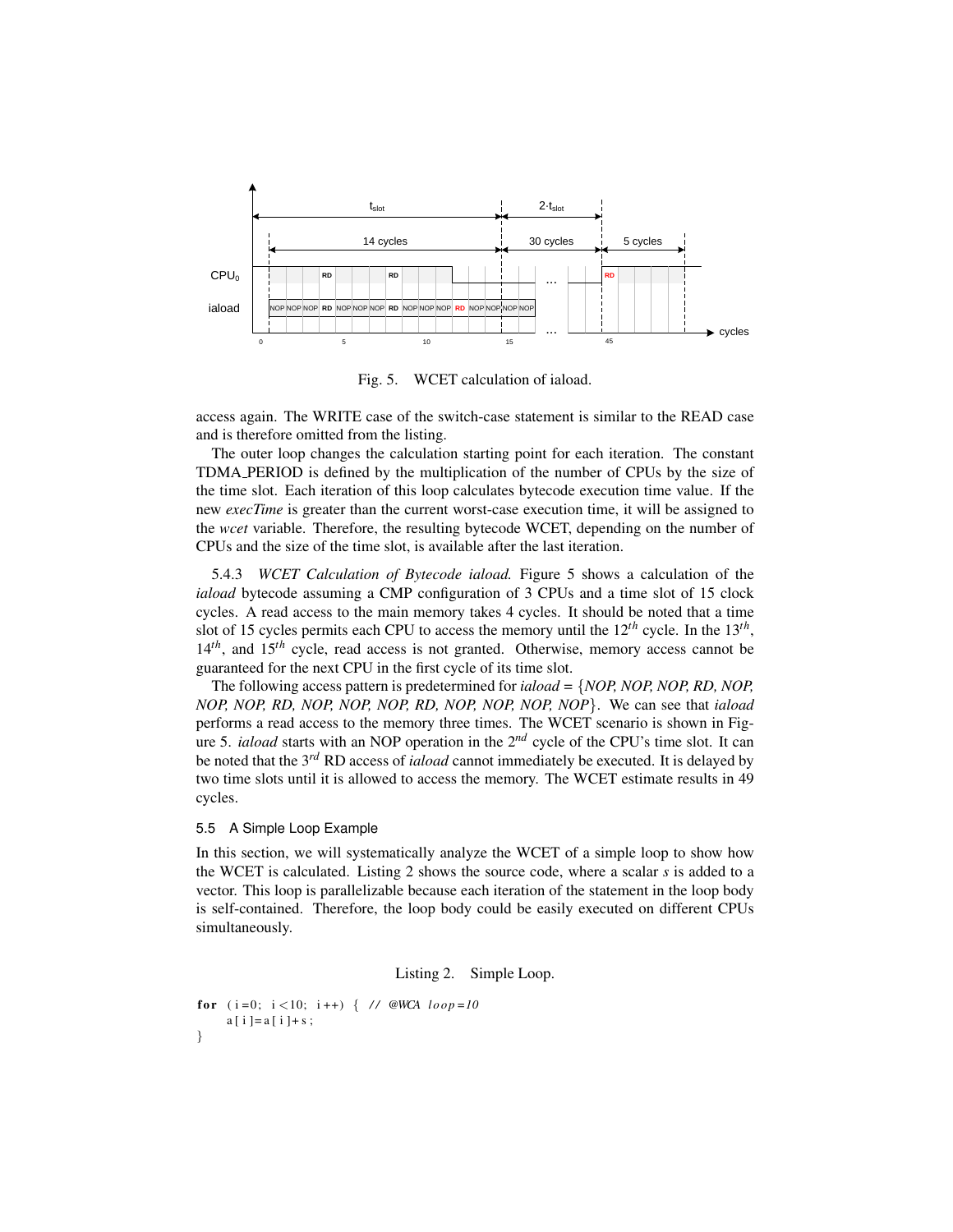| <b>Block</b>   | Addr. | <b>Bytecode</b>      | Cycles | <b>BB</b> Cycles |
|----------------|-------|----------------------|--------|------------------|
| B <sub>1</sub> | 0:    | iconst_0             | 1      |                  |
|                | 1 :   | istore <sub>-3</sub> | 1      | 2                |
| B <sub>2</sub> | 2:    | iload <sub>-3</sub>  | 1      |                  |
|                | 3:    | iload <sub>0</sub>   | 1      |                  |
|                | 4 :   | if_icmpge            | 4      | 6                |
| B3             | 5:    | aload_1              | 1      |                  |
|                | 6 :   | iload <sub>-3</sub>  | 1      |                  |
|                | 7:    | aload <sub>-1</sub>  | 1      |                  |
|                | 8:    | iload_3              | 1      |                  |
|                | 9:    | iaload               | 49     |                  |
|                | 10:   | iload <sub>2</sub>   | 1      |                  |
|                | 11:   | iadd                 | 1      |                  |
|                | 12:   | iastore              | 89     |                  |
|                | 13:   | iload <sub>-3</sub>  | 1      |                  |
|                | 14:   | iconst <sub>-1</sub> | 1      |                  |
|                | 15:   | iadd                 | 1      |                  |
|                | 16:   | istore_3             | 1      |                  |
|                | 17 :  | goto 2               | 4      | 152              |

Table II. Java bytecodes and basic blocks forming the loop.

As explained before, the WCET estimate for each bytecode accessing the main memory has to be calculated according to the CMP configuration. For this example, JopCMP consists of 3 CPUs, and the time slot for each CPU is specified as 15 clock cycles. Consequently, one TDMA period is 45 cycles. The bytecodes and basic blocks of the example, as generated by the WCET analysis tool, are shown in Table II. The fourth column represents the execution time in clock cycles for each bytecode, and the fifth column gives the execution time for each basic block. If we compare the bytecodes with Table I, only *iaload* and *iastore* access the main memory. Therefore, their WCETs are dependent on the system configuration.

The CFG, illustrated in Figure 6, is constructed from the basic blocks. The vertices represent the basic blocks labeled with their name and execution time. All edges are labeled with their execution frequency. The WCET can now be calculated and the result is 1588 cycles.

We can also measure the execution time of this simple example by running the JopCMP on the FPGA development board described in Section 3. The measured execution time of the loop example results in 1371 cycles. This result and the analytical WCET estimate diverge slightly. This overestimation of the analytical result is not surprising because the analysis always takes the WCET for the bytecodes *iaload* and *iastore* into account. Within the measuring process, some array accesses are executed using fewer clock cycles than the worst case.

5.5.1 *WCET Dependency on the CMP Configuration.* In Table III, WCET estimates of the loop example are compared for varying system configurations. The number of CPUs varies between 1 and 8. The size of the time slot varies between 6 and 24 clock cycles. The third column shows the analyzed WCET results of the program depending on the CMP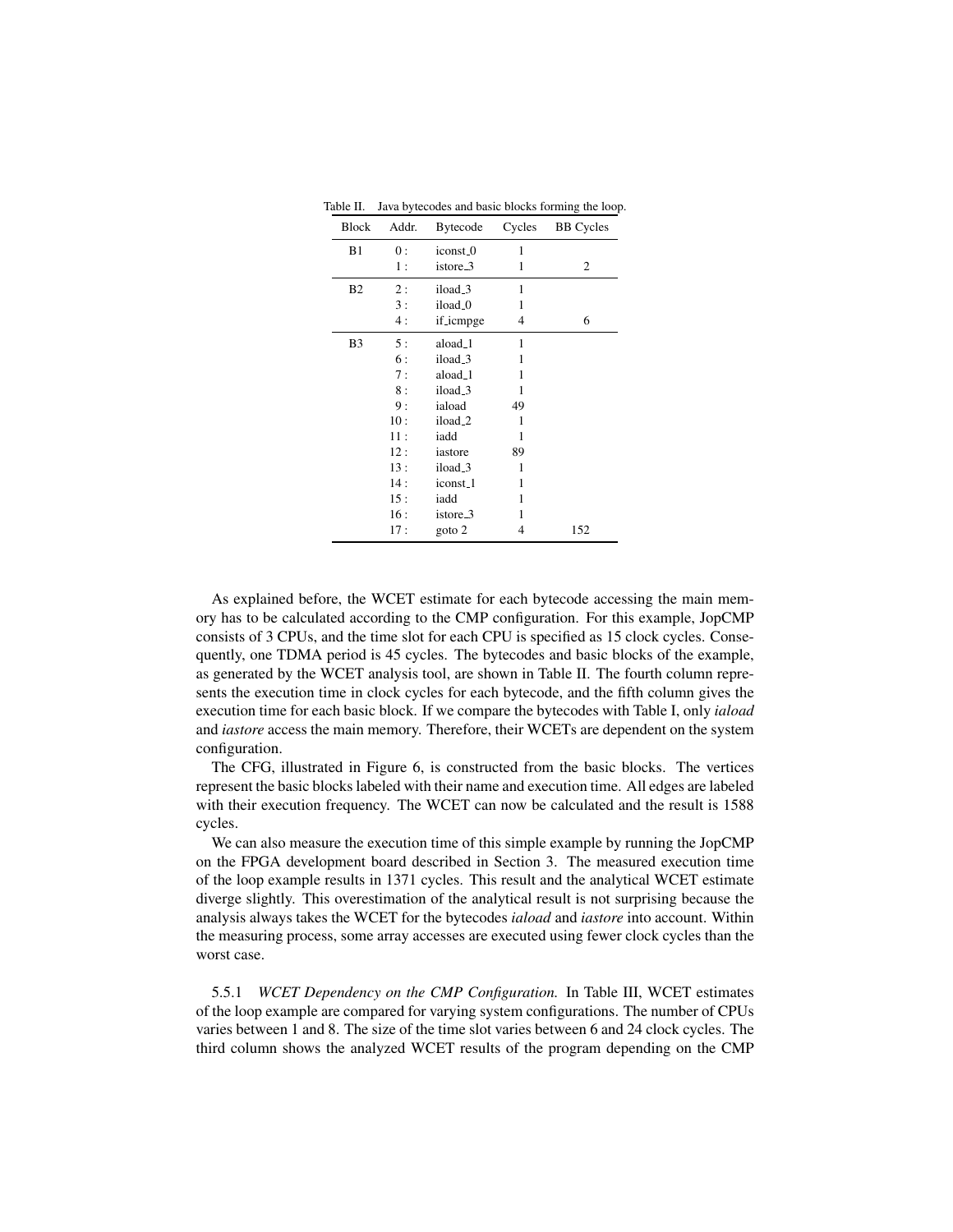

Fig. 6. Control flow graph of the simple loop.

configuration. The WCET estimate of a single JOP is 578 cycles. In this case, no time slot size is given because a single JOP does not have to share the main memory.

Only two bytecodes in the loop, *iaload* and *iastore*, access the main memory. The WCET estimates of all other bytecodes are not affected by the dividing up of memory bandwidth. The WCET varies depending on the time slot size. A time slot size between 12 and 18 cycles results in the smallest WCET estimate, independent of the number of CPUs. With this configurations, *iaload* can be executed within two time slots. If smaller time slot sizes are used, the execution needs more of them. If larger ones are used, the longer TDMA period dominates the execution time. The dual-core configuration with the time slot equaling 12, for example, results in a WCET of 31 cycles for *iaload* and 50 cycles for *iastore*. If the time slot is configured to 18 cycles, the WCET of *iaload* calculates to 37 and *iastore* to 44 cycles. The sums of the two bytecode WCETs are equivalent, regardless of whether the size of the time slot equals 12 or 18 cycles. Consequently, loop body WCETs in both configurations are equivalent as well.

Our experiments show that it is difficult to identify the optimal time slot for best WCET results. It depends on the occurrences of memory accessing bytecode types in the program code. In general, a time slice should be kept to a minimum for a single memory access. Consequently, the length of the TDMA period is minimized as well. Sometimes it can be advantageous to use larger time slots to allow more than one access within a slot (see Table III). The ideal slot size can be determined with the help of the WCET analysis tool.

#### 5.6 WCET vs. Measured Execution Time

In the last column of Table III, measured execution time results are given. The loop programm is executed on one CPU, the other CPUs are idle. It has to be noted that the other CPUs have no influence on the execution time with a TDMA arbiter. The measured execution time and the WCET estimate are the same for a single JOP system, because of the characteristics of the example whereby only one execution path exists in the code.

All measured execution times vary depending on the time slot size. For a 2-way CMP with a 12-cycle time slot the measured execution time results in 965 cycles. The same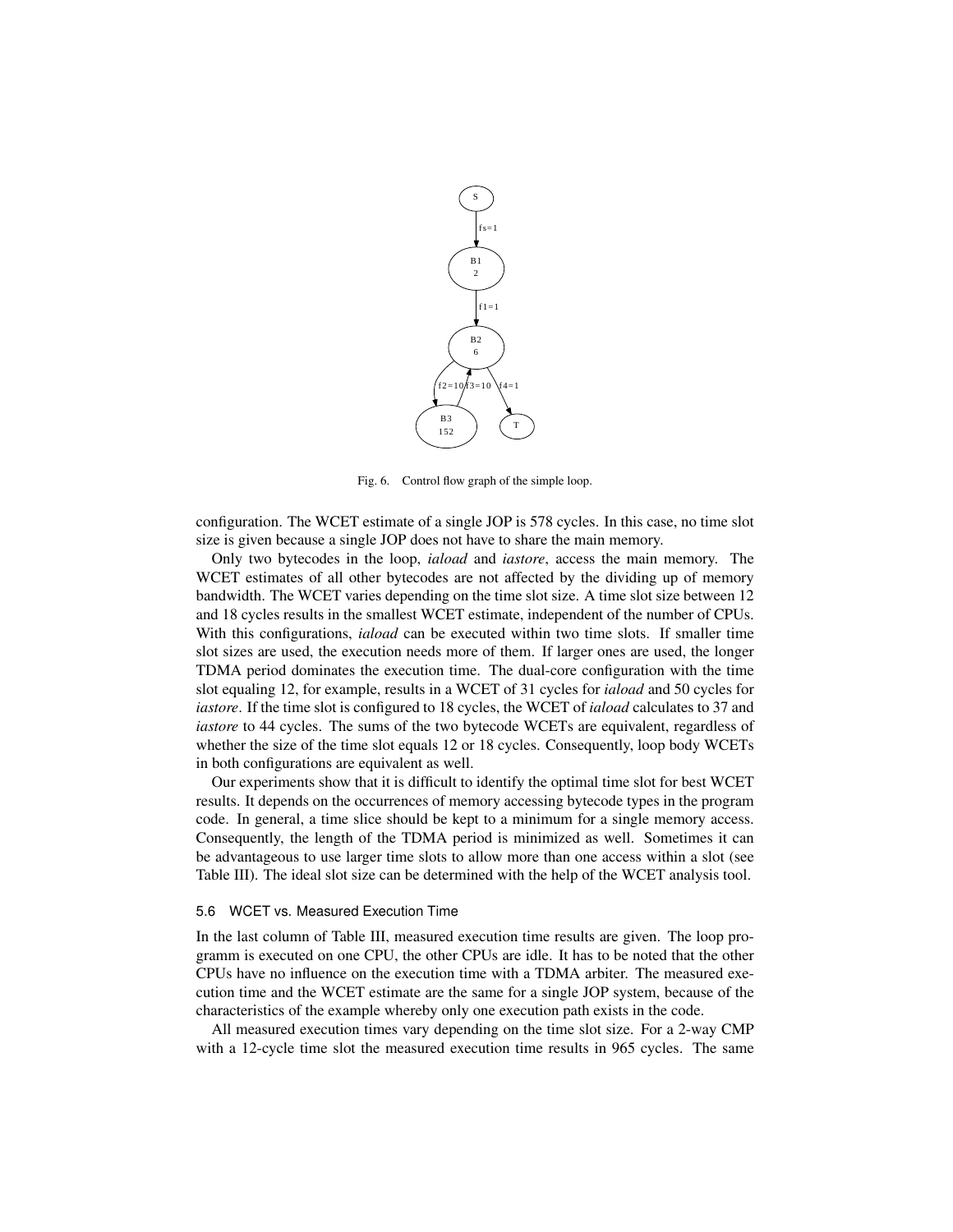| Configuration  |           | Analyzed    | Measured |
|----------------|-----------|-------------|----------|
| # of CPUs      | Time Slot | <b>WCET</b> | Exec.    |
|                | (cycles)  | (cycles)    | (cycles) |
| 1              |           | 578         | 578      |
| $\overline{c}$ | 6         | 1058        | 965      |
| 2              | 12        | 1018        | 965      |
| $\overline{2}$ | 18        | 1018        | 747      |
| $\overline{2}$ | 24        | 1138        | 987      |
| 4              | 6         | 1778        | 1661     |
| $\overline{4}$ | 12        | 1738        | 1469     |
| $\overline{4}$ | 18        | 1738        | 1470     |
| 4              | 24        | 2098        | 1946     |
| 8              | 6         | 3218        | 3101     |
| 8              | 12        | 3178        | 2905     |
| 8              | 18        | 3178        | 2210     |
| 8              | 24        | 4018        | 3866     |

Table III. Analyzed WCET and measured execution time of the given loop example.

system with a slot size equaling 18 cycles executes using only 747 cycles. This result shows that *iaload* and *iastore* are frequently utilizing fewer time slots in an 18-cycle configuration, which explains the difference between measured and analyzed execution times. Furthermore, we can assert that the WCET estimates lie within an acceptable range.

In addition, we have used a benchmark called Lift as another example to calculate WCET estimates. Lift is a real-world example with an industrial background - this embedded application is a lift controller used in an automation factory. Lift is part of an embedded Java benchmark suite called JavaBenchEmbedded, as described in [Schoeberl 2005b].

Table IV shows that the WCET of a single JOP results in 10567 cycles. The result of the dual-core JopCMP with a time slot size of 12 cycles is 18417 cycles (worst-case scenario). Both CPUs execute the Lift benchmark simultaneously, so the WCET increases by 74%. The 8-way CMP version experiences an increase of 551% in execution time compared to the single JOP. Whereas one JOP executes Lift only once, the CMP configuration executes the benchmark 8 times concurrently.

Measured execution time results are illustrated in the fourth and fifth columns. Several measurements are carried out for each configuration, so the best case and the worst case are represented in the table. It has to be noted that the measured worst case is probably not the real WCET. As the simulation environment does not cover all data possibilities, there is no guarantee that the path for the real WCET has been triggered. The last column of Table IV illustrates the pessimism of the WCET analysis. It is calculated by dividing the analyzed WCET by the worst measured execution time. The pessimism ratio gives an idea of the quality of our analyzed results. The pessimism of a single CPU is 1.55. The analysis is not a great deal more conservative in configurations with more CPUs and a reasonable time slot size. The authors believe that the pessimism in such cases is within an acceptable range for a multiprocessor WCET analysis.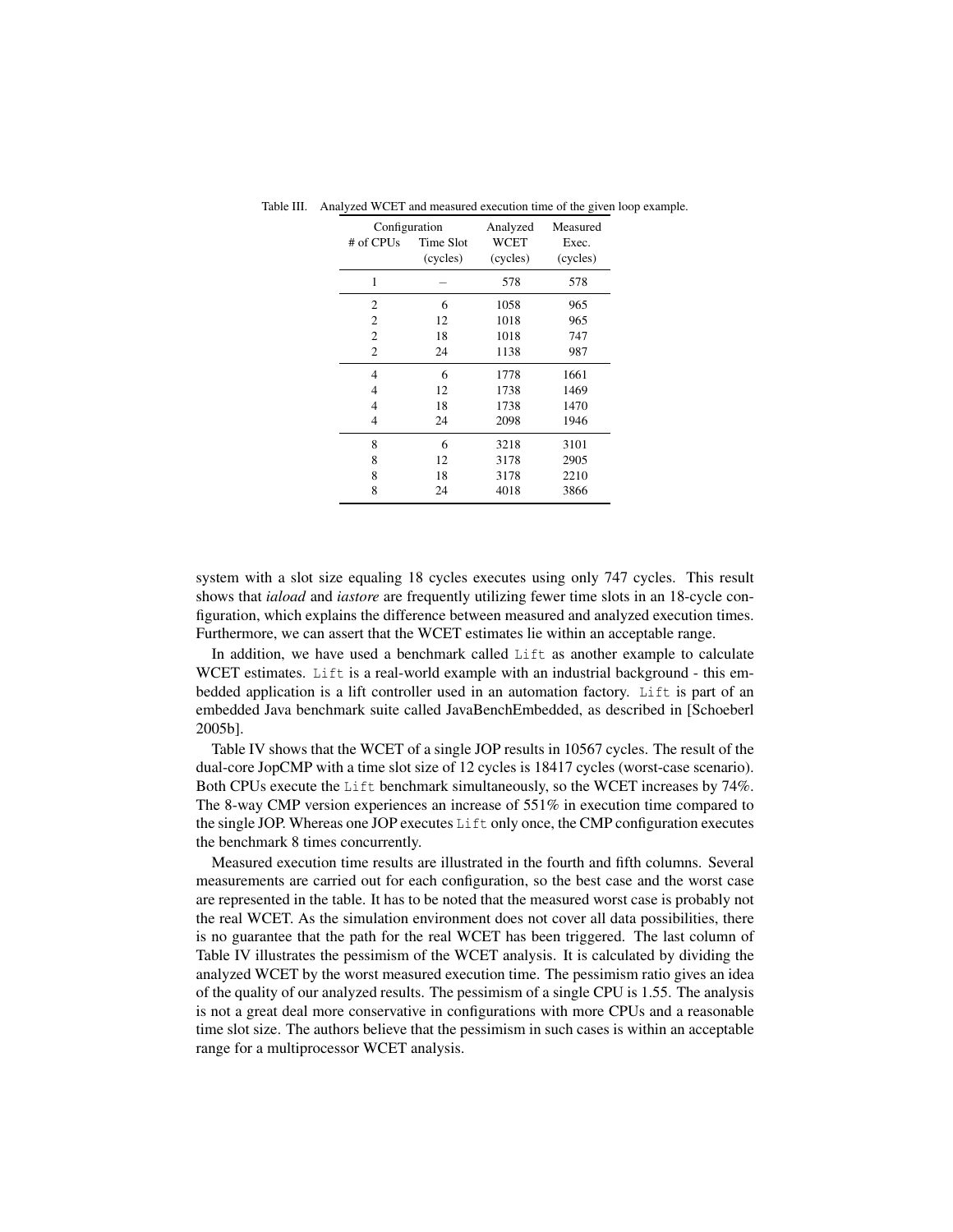| Configuration  |                       | Analyzed                | Measured               |                         | Pessimism |
|----------------|-----------------------|-------------------------|------------------------|-------------------------|-----------|
| # of CPUs      | Time Slot<br>(cycles) | <b>WCET</b><br>(cycles) | Best Exec.<br>(cycles) | Worst Exec.<br>(cycles) | (Ratio)   |
| 1              |                       | 10567                   | 6309                   | 6818                    | 1.55      |
| $\overline{c}$ | 6                     | 18793                   | 8634                   | 10463                   | 1.80      |
| $\overline{c}$ | 12                    | 18417                   | 8472                   | 9663                    | 1.91      |
| $\overline{2}$ | 18                    | 20529                   | 9900                   | 11263                   | 1.82      |
| $\overline{2}$ | 24                    | 22713                   | 9988                   | 11275                   | 2.01      |
| $\overline{4}$ | 6                     | 32001                   | 13604                  | 17579                   | 1.82      |
| $\overline{4}$ | 12                    | 31683                   | 14238                  | 17007                   | 1.86      |
| $\overline{4}$ | 18                    | 37917                   | 17532                  | 20875                   | 1.82      |
| 4              | 24                    | 44505                   | 18604                  | 21415                   | 2.08      |
| 8              | 6                     | 58305                   | 24452                  | 32747                   | 1.78      |
| 8              | 12                    | 58275                   | 27528                  | 33615                   | 1.73      |
| 8              | 18                    | 72693                   | 35100                  | 41755                   | 1.74      |
| 8              | 24                    | 88089                   | 37228                  | 42823                   | 2.06      |

Table IV. Analyzed WCET and measured execution time of the Lift benchmark.



Fig. 7. WCET performance of the Lift benchmark.

#### 5.7 WCET Performance

One interesting question is how the CMP system scales with respect to the WCET. Our goal using the time-predictable CMP system is twofold: (1) to provide a system where safe WCET bounds can be estimated and (2) to enhance the performance by means of multiple cores within the CMP.

We can use the WCET numbers from Table IV to estimate a possible increase of WCET performance. Executing the Lift benchmark simultaneously, increases the WCET on the individual cores, but also the number of iterations that are executed within the whole system. Multiplying the increased executed workload, e.g. 8 for an 8-way system, by the performance decrease, e.g. 18%, the resulting speed-up is by a factor of 1.45.

Figure 7 shows the WCET performance through multiprocessing. There is a measurable WCET speed-up for the TDMA arbiter with relatively small slot sizes. Choosing a larger slot size actually decreases performance. Compared to an average-case performance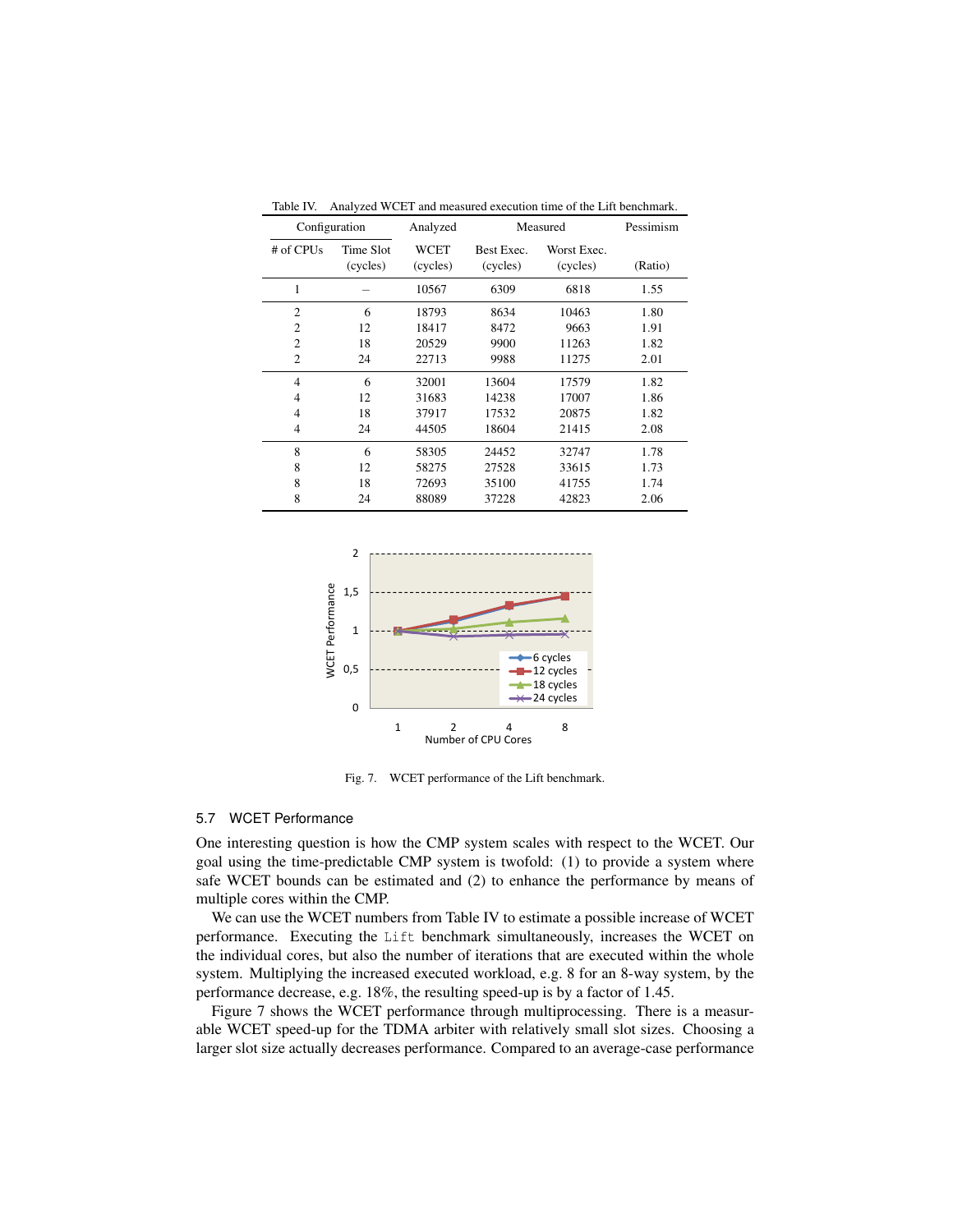increase, as shown in the following section, the WCET performance enhancements are moderate.

## 6. PERFORMANCE EVALUATION

Although the CMP is designed for hard real-time systems with a time-predictable task execution, the average-case performance is still interesting. Applying three different arbitration schemes, the trade-offs using a time-predictable solution compared to using an average-case optimized CMP system can be explored.

The benchmarks highlight that several processors working simultaneously outperform a uniprocessor that executes the same workload in sequence. Again, we have used the FPGA-based platform to evaluate different configurations. We have also included FPGA synthesis results.

# 6.1 Benchmarks

Using a multi-core system, application development is more complex because the application code has to be split up among several processors. We evaluate the CMP with three different benchmarks:

—a real-world embedded application in industrial use (Lift),

—a matrix multiplication (MMul), and

—an embedded TCP/IP stack (ejip).

Our benchmark methodology is as follows: Lift is executed 10000 times. This workload is distributed evenly among the processors. The benchmarks MMul and ejip perform an automatic distribution of the workload.

6.1.1 *Lift Application.* The Lift benchmark, introduced in Section 5.6, is actually written for an uniprocessor. Nevertheless, we use it for executing several Lift tasks on multiple CPUs concurrently. This benchmark thus represents a medium computational, fully parallelized application without any synchronization needs.

6.1.2 *Matrix Multiplication*. The benchmark MMul is designed to give an idea of the performance of a computationally intensive algorithm showing good parallelism potential. The benchmark multiplies two matrices with a dimension measuring 100x100. This calculation results in 1 million multiplication operations. Each row of the resulting matrix is calculated by a single CPU. A synchronization variable secures that the next idle CPU takes the next unsolved row until the desired result is achieved. The benchmark measures the elapsed time for the calculation. MMul is classified as a parallel workload – computationally intensive with low synchronization overhead.

6.1.3 *Embedded TCP/IP Stack.* As an example of an application with several communicating threads, we use an embedded TCP/IP stack for Java, called ejip. The benchmark explores the possibility of parallelization of the TCP/IP stack. The application that uses the TCP/IP stack is an artificial example of a client thread requesting a service (vector multiplication) from a server thread. That benchmark consists of 5 threads: 3 application threads (client, server, result), and 2 TCP/IP threads executing the link layer as well as the network layer protocol.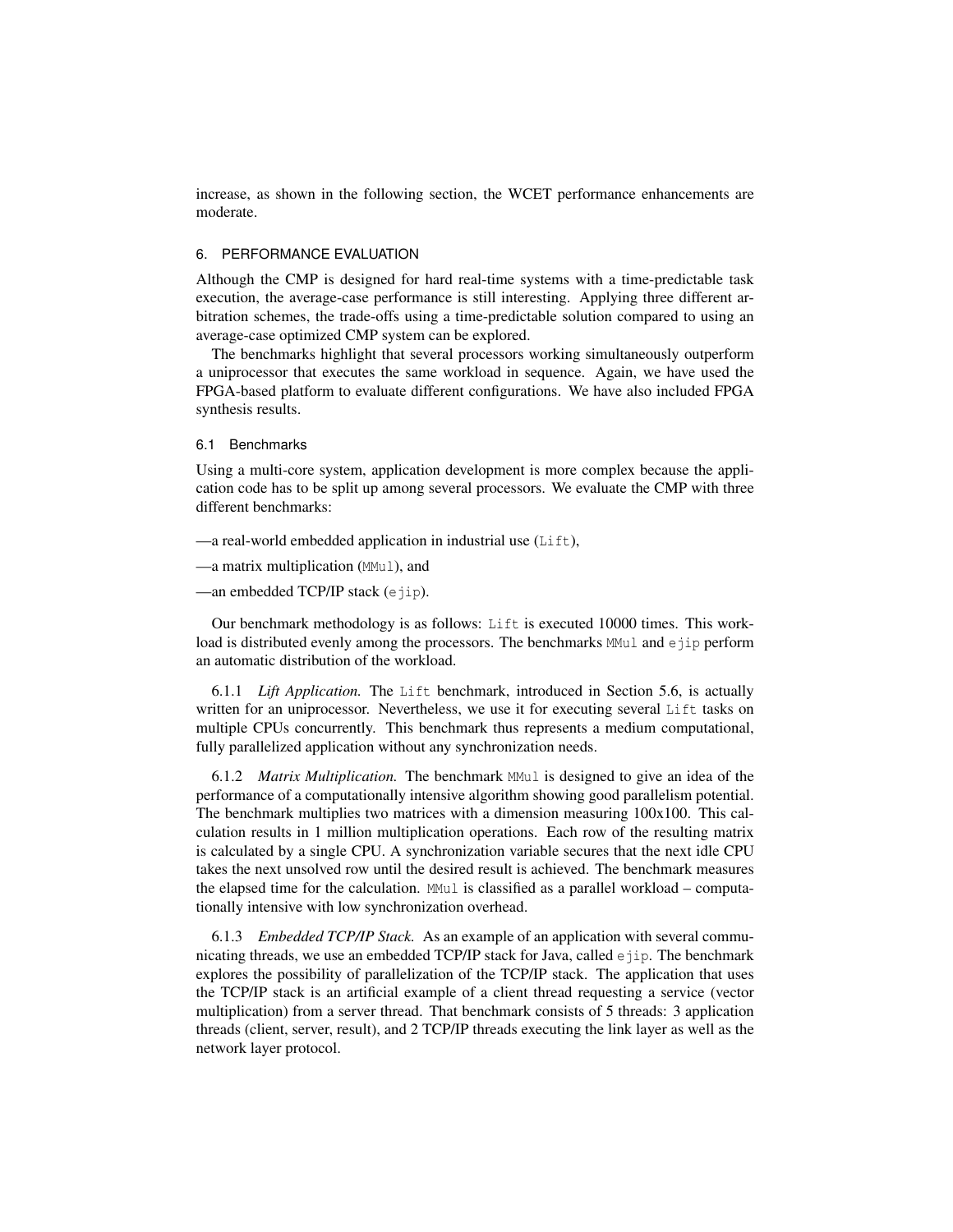Table V. Performance comparison of different arbiter types using the Lift benchmark.

| Number of | Fixed             | Fair              | <b>TDMA</b>       |
|-----------|-------------------|-------------------|-------------------|
| JOP cores | Exec. time $(ms)$ | Exec. time $(ms)$ | Exec. time $(ms)$ |
|           | 702               | 702               | 702               |
| 2         | 389               | 399               | 469               |
|           | 336               | 292               | 405               |
| 8         | 340               | 27 I              | 395               |



Fig. 8. Performance comparison of the Lift benchmark using different arbiters.

## 6.2 Measurements

Table V shows the measured execution time of Lift, running at a frequency of 90 MHz on the Altera DE2 board. The first column gives the number of JOP cores in the system. The results of three different arbiters are shown. Configurations using

- —the fixed priority arbiter,
- —the fair arbiter, and
- —the time-sliced arbiter with a time slot of 12 cycles.

The execution time is measured for each combination of number of CPUs and arbitration policy. One JOP executes the Lift workload in 702 ms and does not have to share memory bandwidth. A dual-core system performs about 1.8 times faster than a single JOP, using a fixed priority or a fair arbiter. The configuration with a TDMA arbiter shows a performance improvement of 50%. Actually, a 4-processor system using a fixed arbiter nearly doubles the performance of a single-core. The same system with a fair-based arbiter experiences a speed-up of 2.4. A time-sliced arbiter cannot keep up with these system speed-ups but is still 73% faster. Executing the workload on more than 4 processors does not give a significantly better performance, irrespective of which arbiter is used.

Figure 8 summarizes the performance results. The horizontal axis describes the number of CPUs, the vertical axis illustrates the relative speed-up. The relative speed-up is the relation between the execution time on a single core and a multi-core version. The figure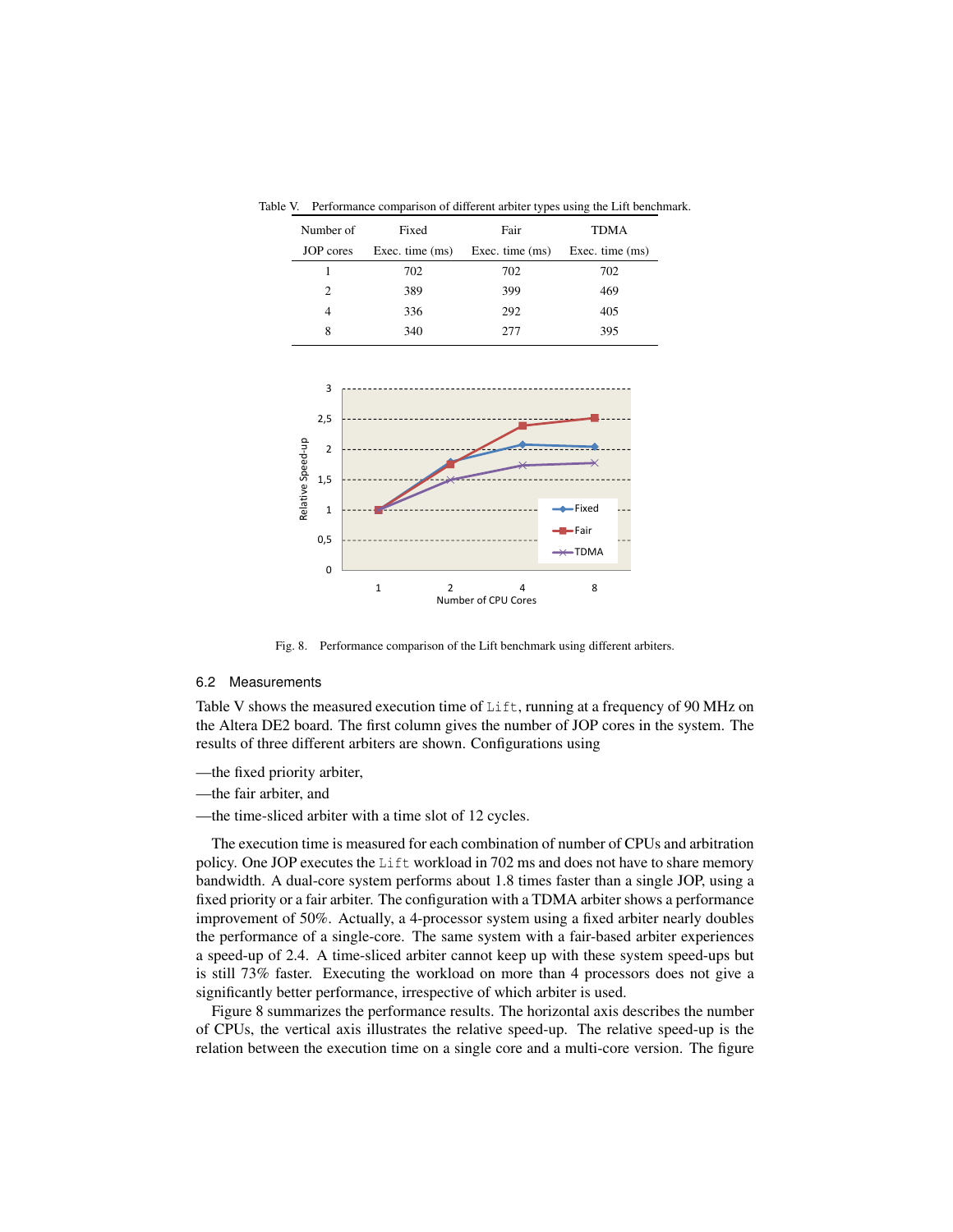Table VI. Performance comparison of different arbiter types using the MMul benchmark.

| Number of | Fixed           | Fair              | <b>TDMA</b>       |
|-----------|-----------------|-------------------|-------------------|
| JOP cores | Exec. time (ms) | Exec. time $(ms)$ | Exec. time $(ms)$ |
|           | 839             | 839               | 839               |
| 2         | 461             | 467               | 556               |
| 4         | 306             | 315               | 421               |
| 8         | 305             | 306               | 336               |

Table VII. Performance comparison of different arbiter types using the ejip benchmark.

| Number of      | Fixed             | Fair              | <b>TDMA</b>       |
|----------------|-------------------|-------------------|-------------------|
| JOP cores      | Exec. time $(ms)$ | Exec. time $(ms)$ | Exec. time $(ms)$ |
|                | 305               | 305               | 305               |
| $\mathfrak{D}$ | 193               | 196               | 245               |
|                | 125               | 124               | 210               |
| 8              | 271               | 223               | 334               |

shows that configurations up to 8 cores using the fair and the TDMA arbiters scale adequately. The saturation point of the fixed arbiter configuration lies at 4 cores. The reason for this slow-down is the large competition among the CPUs to access the memory.

Table VI depicts the measurement results of MMul. This computationally intensive algorithm shows a good potential for parallelism. Execution time for the fair arbiter configuration is shorter than reported in [Pitter and Schoeberl 2008], as we have optimized the benchmark code. We are assuming that in a CMP system, for this kind of processing task, the code is optimized to avoid memory access as much as possible. The CMP speed-ups, consisting of 2 cores, lived up to our expectations with 1.5 (TDMA) and 1.7 (fixed and fair), respectively. The fixed arbitration policy scales well up to 4 processor cores. Adding more CPUs to the system does not result in a better performance. Whereas the first four CPUs calculate 97 rows altogether, the other CPUs calculate only 3 rows. Notably, *CPU*<sup>6</sup> and *CPU*<sup>7</sup> suffer from starvation because they never get their turn to calculate a single row. The fair arbiter distributes a workload evenly among all the processors. Each CPU calculates either 12 or 13 rows contributing to the final result. Nevertheless, 8 cores do not provide a significant speed-up. Also, the TDMA arbiter distributes the workload evenly and is only 10% slower than the fair arbiter using 8 CPUs.

The results for the embedded TCP/IP example ejip are shown in Table VII. The application, consisting of five communicating threads, scales quite well up to 4 cores. With the fair arbiter, performance increases by a factor of 2.5. Even the TDMA-based system is about 45% faster than a single core solution. The overheads introduced by 8 cores, with only 5 cores executing threads, leads to a performance decrease compared to the 4-core system.

One bottleneck in the TCP/IP stack is a global buffer pool. All layers communicate via this single pool. The single pool is not an issue for a uniprocessor system, however real parallel threads compete more often for pool access. As a result, we intend to rewrite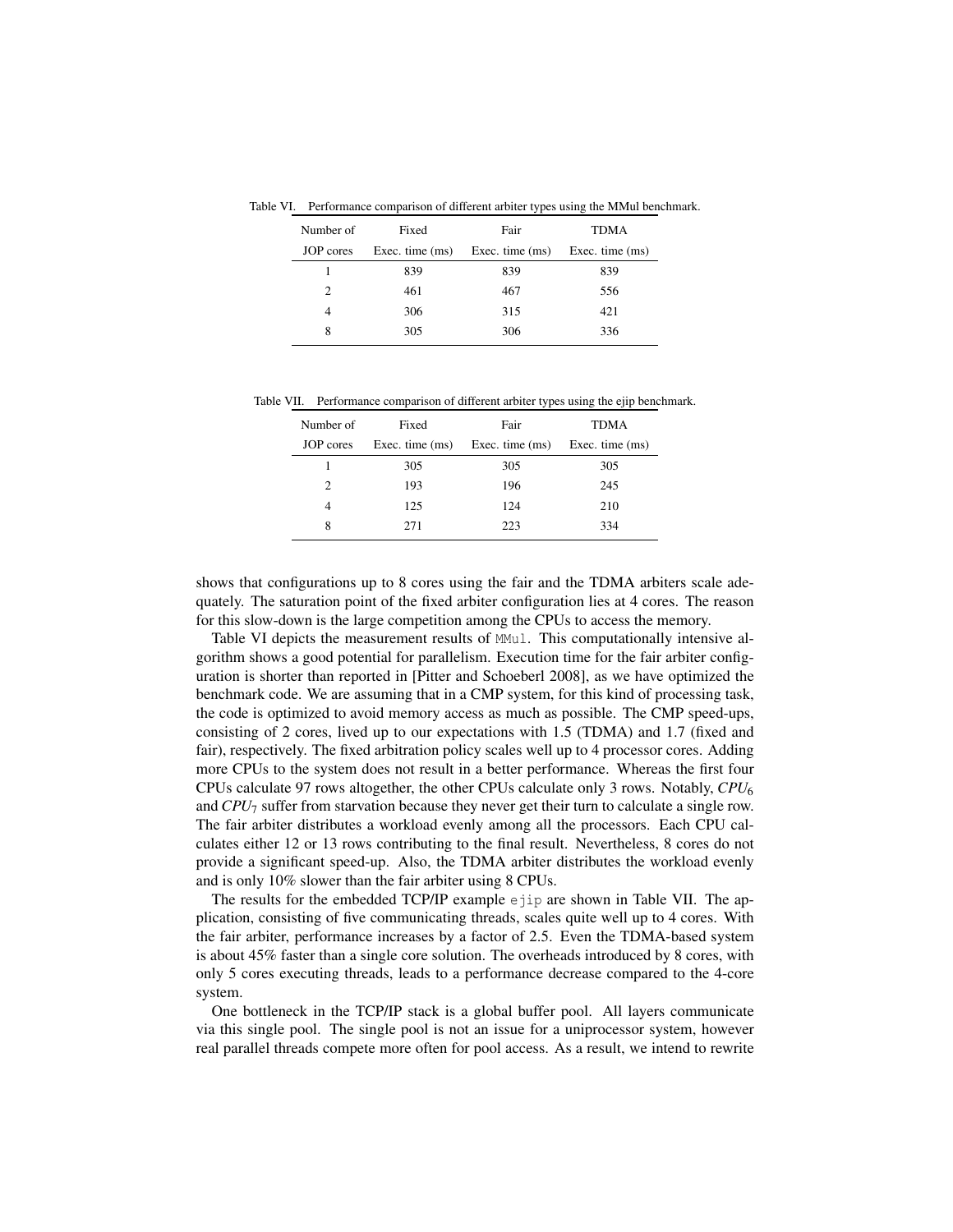| Number of      | Resources (LE) |        | Memory (KBit) |     | Frequency (MHz) |      |      |
|----------------|----------------|--------|---------------|-----|-----------------|------|------|
| JOP cores      | Fixed          | Fair   | TDMA          | all | Fixed           | Fair | TDMA |
|                | 3.329          | 3.329  | 3.329         | 62  | 104             | 104  | 104  |
| $\overline{2}$ | 6.534          | 6.789  | 6.849         | 92  | 102             | 103  | 101  |
| 4              | 12.974         | 13.461 | 13.568        | 184 | 101             | 100  | 100  |
| 8              | 25.622         | 26,877 | 26,870        | 368 | 97              | 90   | 90   |

Table VIII. Synthesis results of different CMP configurations on the Cyclone II FPGA (EP2C35).

the TCP/IP stack to use dedicated queues, preferably non-blocking, single reader/writer queues, for the communication between layers. Furthermore, we will explore a finer parallelization within the TCP/IP stack to use the available CPUs.

# 6.3 Synthesis Results

Table VIII shows the resource consumption of different multicore systems using the three different arbiters, synthesized with Altera Quartus II using the EP2C35 FPGA. Using 2 KB instruction and 1 KB of stack cache for each CPU, the resource consumption of logic elements (LE) and on-chip memory is balanced. CMPs with the same number of CPUs but different arbiter types need fairly the same amount of LEs and identical on-chip memory sizes. An 8-way CMP using the TDMA arbiter requires 81% of the available LEs and 76% of the memory bits on the low-cost Cyclone II. These results show that CMPs based on FPGA technology would prefer a different LE to on-chip memory ratio. Consequently, the anyway small cache sizes could be increased.

The maximum frequency varies between 104 MHz for a single JOP and 90 MHz for an 8-way CMP with the TDMA Arbiter. Using the phase-locked loop (PLL) of the FPGA, the clock frequency of all configurations is set to 90 MHz for the experiments. Even though our arbiters execute an arbitration decision in the same cycle the memory request happens, the different CMP versions scale quite well with respect to maximum clock frequency. Significant clock frequency degradation cannot be observed up to a multicore version with 8 CPUs.

## 7. DISCUSSION

Three different arbiters were implemented to be able to experiment with different CMP systems, highlight advantages and disadvantages, and find the most practical field of application. Table IX summarizes the differences between various arbitration policies.

## 7.1 Starvation

CMPs using a fair or a TDMA arbiter cannot suffer from starvation because each CPU gets the chance to access the memory. Only a fixed priority arbiter may cause starvation of CPUs, because higher priority CPUs might access the shared memory first. This situation can occur when more than 2 CPUs are integrated in a CMP. The two highest priority CPUs could alternately access the shared memory. Consequently, the third CPU will never get to access the memory.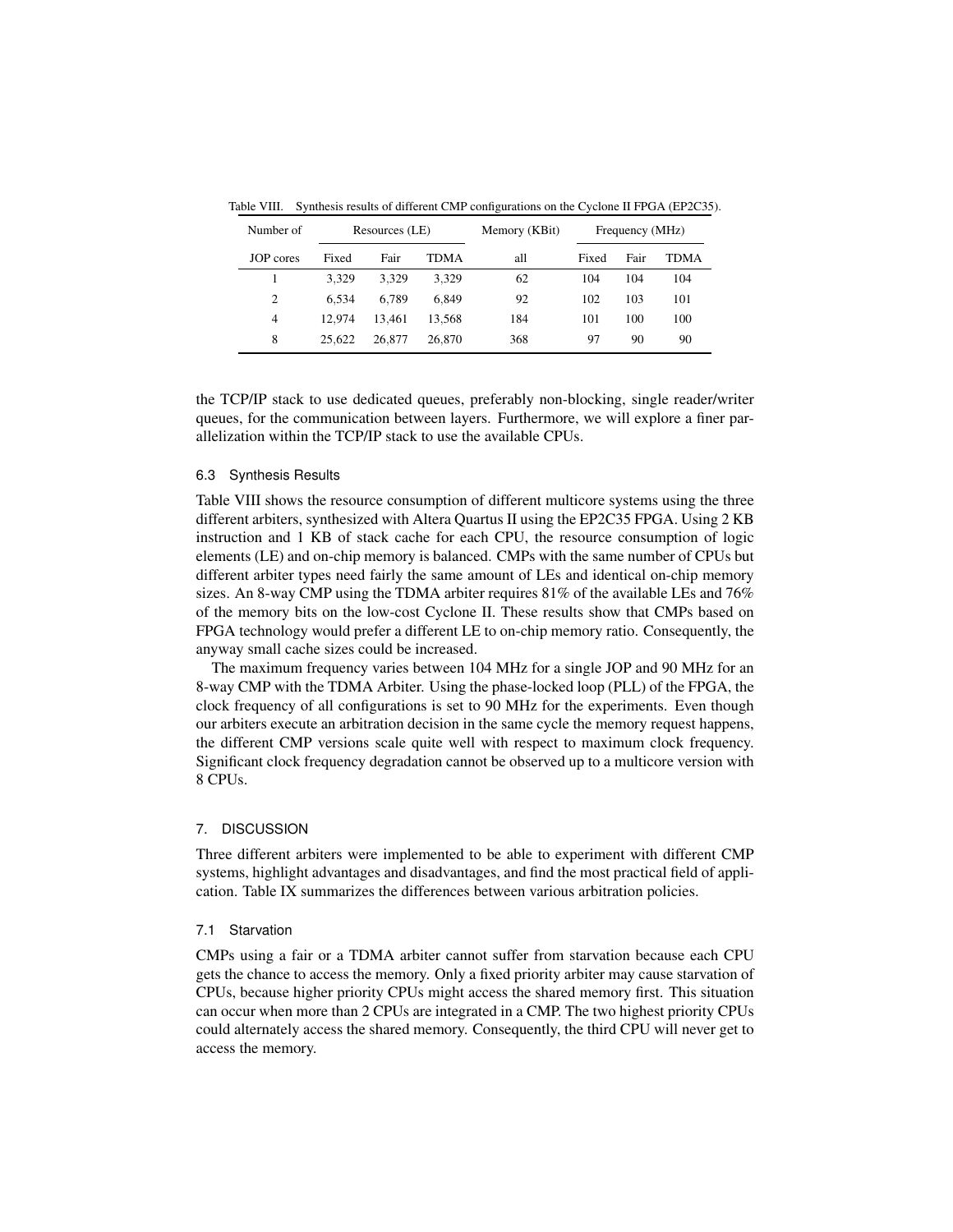Table IX. Comparison of the arbitration policies.

| Property       | Fixed | Fair   | <b>TDMA</b> |
|----------------|-------|--------|-------------|
| Starvation     |       | $\div$ | $\div$      |
| Predictability |       | $+/-$  | $\div$      |
| Performance    | $+/-$ | ┷      |             |

## 7.2 Predictability

Even though a timing analysis approach of each arbitration policy is presented in Section 5, some of them are not viable for hard real-time systems.

With the fixed priority arbiter only the highest priority CPU of a CMP is predictable. WCETs cannot be calculated for all other CPUs. Therefore, this arbitration policy can be used for real-time systems where one CPU executes hard real-time and the other ones non-critical tasks.

A fair-based arbiter makes possible the timing analysis of all tasks running on different CPUs. Nevertheless, the WCET of a single memory access by a CPU is a very conservative estimate, because a possible method cache load by each CPU has to be taken into account. The resulting WCET values are not feasible. Compared to the TDMA arbiter, the current implementation cannot split a method cache load into several transactions.

The proposed timing analysis approach of a TDMA arbiter enables the WCET calculation of Java bytecodes instead of the WCET for a single memory access. The WCET is dependent on the number of CPUs and the time slot size. It is preferable to keep the time slot short if single memory access is dominant in the application code. A medium time slot size is the solution for frequent field and array accesses, a large slot size for predominant cache load accesses. Further experiments are necessary to be able to better define whether to make time slot sizes larger or smaller.

#### 7.3 Performance

Using three benchmarks, we were able to demonstrate how multiple processors speed up real world applications. The speed-up increase has lived up to expectations for systems using a fair arbiter. The Lift benchmark executes 2.5 times faster on an 8-way CMP than on a single JOP. The performance improvement of CMP systems with a fixed priority arbiter scales well up to 4 cores. When integrating more CPUs, some of them may suffer from starvation using fixed priority arbitration. As expected, the average-case performance of systems using the TDMA arbiter cannot keep up with the performance improvements of other arbiters.

Comparing our JopCMP to a complex Java processor such as picoJava II, our conclusion is that a multiprocessor version of a simpler and smaller architecture is more efficient (performance/die area) for parallel workloads [Pitter and Schoeberl 2008].

#### 7.4 Real-Time Speed-up of Multicore

The WCET analysis of an application task for a TDMA-based system showed only a moderate speed-up (up to a factor of 1.5 for an 8-core system). We expected a lower increase of a real-time performance compared to the increase of an average-case performance. However, the achievable speed-up was less than expected. It has to be noted that the measured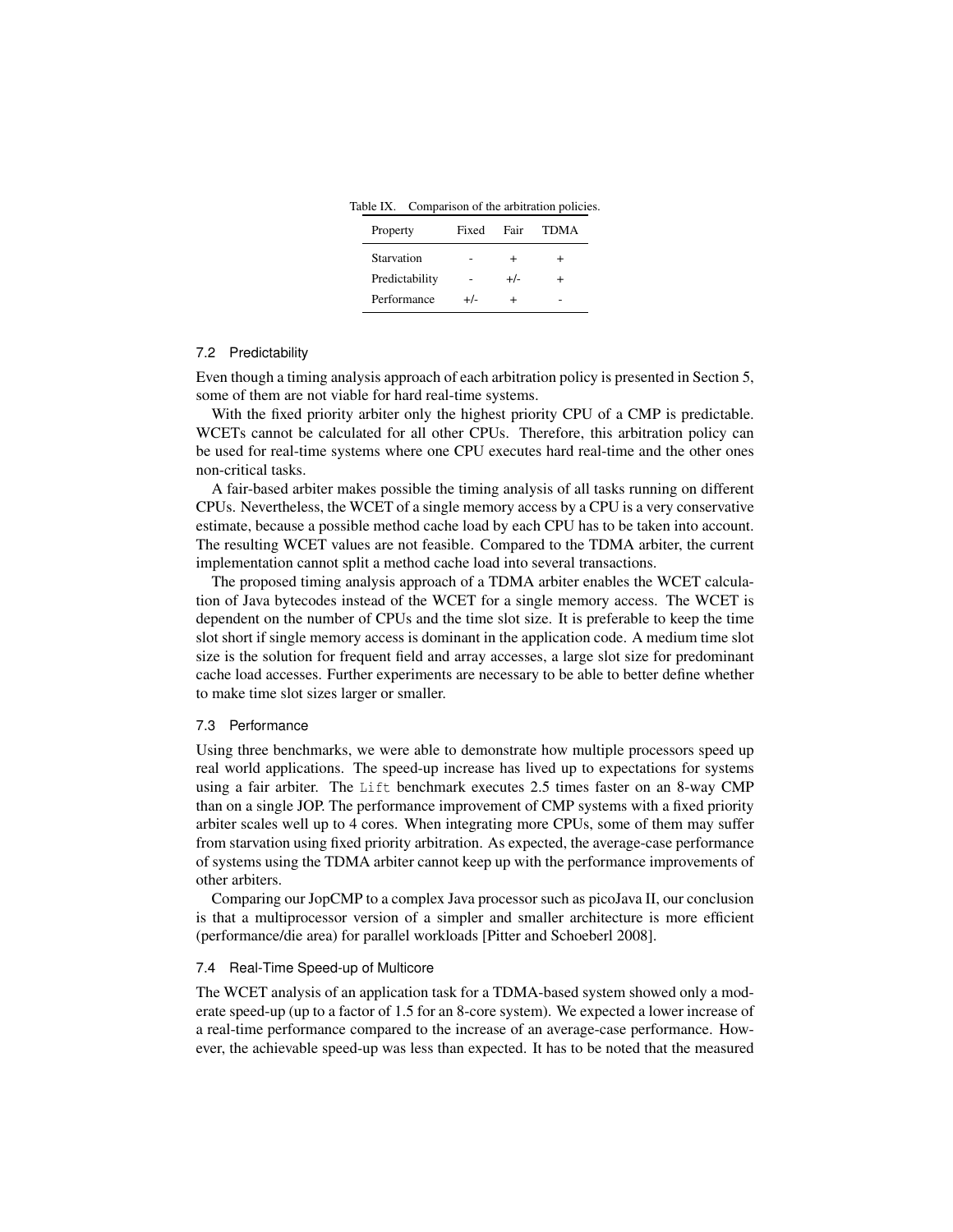workload consisted of independent tasks without communication overheads. We assume that the memory access now dominates the WCET. And for a TDMA arbiter the WCET of a single memory access on a 8-way CMP is 8 times longer than for a uniprocessor system. We consider this result a motivation for further improvements.

The reduced memory bandwidth calls for more research on time-predictable caching. The WCET analysis tool only considers the leaf nodes of a call tree for the method cache analysis. Tighter bounds on method cache misses will directly pay off for a system with a pressure on memory bandwidth. First experiments with local cache analysis showed a WCET reduction of 15% using an 8-way configuration.

Furthermore, we have to consider a time-predictable solution for the caching of heapallocated data. A small, fully associative buffer similar to a victim cache [Jouppi 1990] will allow detection of some cache hits in the WCET analysis.

## 8. CONCLUSION AND FUTURE WORK

Our research shows that timing analysis is in fact possible for homogeneous multiprocessor systems with a shared memory. In this paper, we have presented a Java multiprocessor architecture consisting of a number of JOP cores and a shared memory. An arbiter is used to synchronize memory access by multiple processors. Three different arbitration schemes are described, analyzed, and compared for viable use in real-time CMPs.

The key component enabling WCET analysis of the CMP is a TDMA arbiter. It splits up the memory access bandwidth into equal shares. We analyze the WCET of Java bytecodes instead of the WCET for a single memory access. These WCETs are dependent on time slot sizes, number of CPUs in the system, and memory access time. Therefore, JOP's WCET tool was enhanced to be able to integrate maximum latencies through memory access collisions of multiple CPUs.

Furthermore, examples of WCET calculations are presented, and WCET estimates are compared to measurement results. The experiments were carried out by executing three benchmarks on real hardware. Several experiments have demonstrated that we have to accept the exclusivity of applying either a time-predictable architecture or an architecture designed for average-case performance.

The outlook of further research of time-predictable multiprocessor systems has two closely related aspects: the design of multiprocessor architecture and the WCET analysis. Modifications within the architecture might make the analysis more intricate but an increase in processor performance is assured.

We plan to investigate the use of a percentage-based arbitration of the available memory access bandwidth, so memory bandwidth per CPU will be adjusted, dependent on the workload of the multiple CPUs. For example, if one CPU needs 60% of the available memory bandwidth, that is exactly what it will receive.

We also plan to investigate a fair arbiter upgrade. The method cache load might be interrupted after a predetermined period of time. This would result in a mix of fair and TDMA-based arbitration. Consequently, better average-case performance due to fair arbitration would be combined with the time predictability through a maximum access time.

The quality of the WCET analysis results will also be enhanced. We will extend the solution by performing a TDMA analysis on basic blocks in order to tighten the WCET bounds. The increased cache pressure on the memory bandwidth requires further research on time-predictable caching.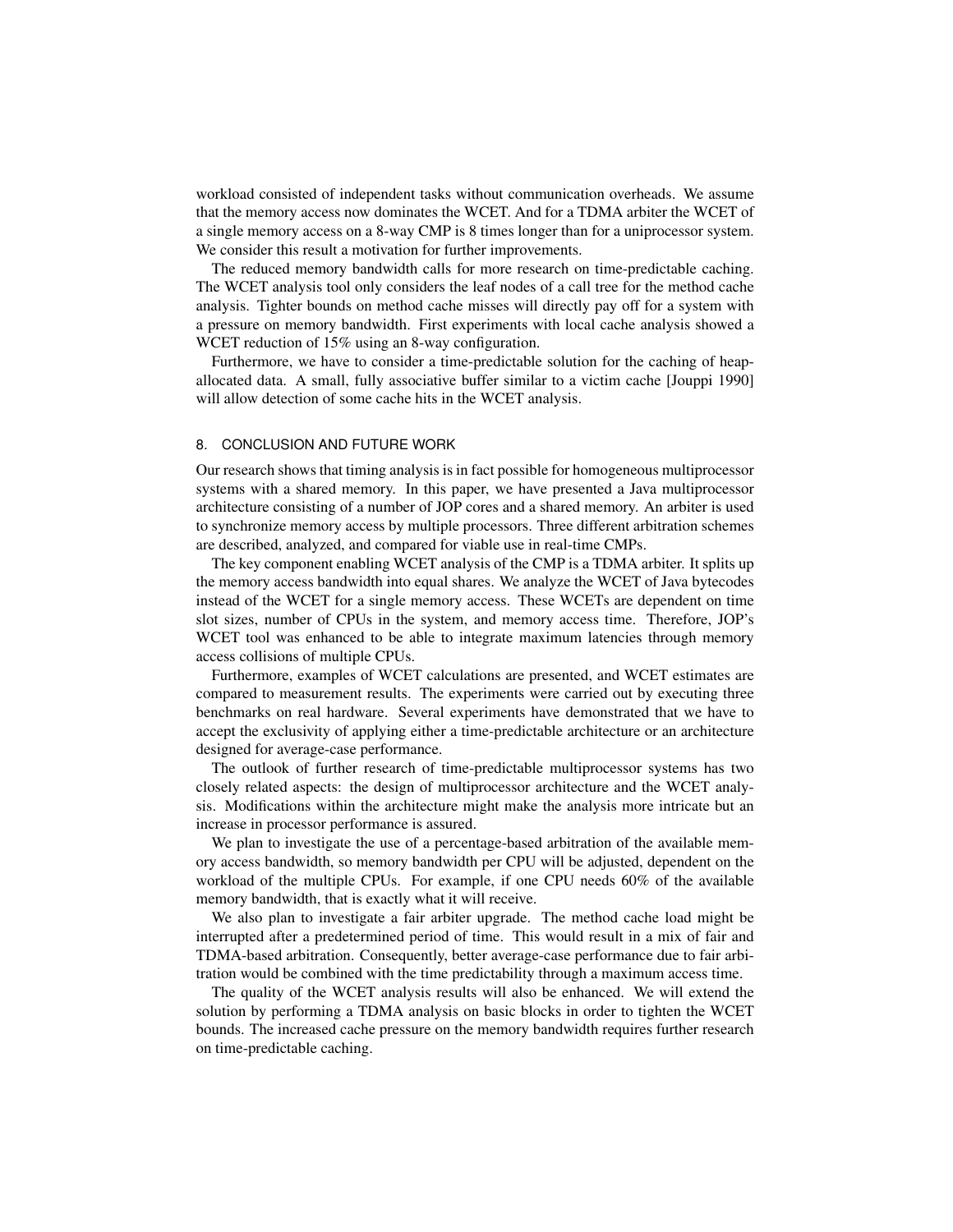#### Acknowledgement

The research leading to these results has received funding from the Austrian Research Programme FIT-IT under contract number 813039 (TPCM) and the European Community's Seventh Framework Programme [FP7/2007-2013] under grant agreement number 216682 (JEOPARD).

#### **REFERENCES**

- ALTERA. 2007a. Avalon Memory-Mapped Interface Specification (v3.3).
- ALTERA. 2007b. Nios II Processor Reference Handbook (ver 7.2).
- ALTERA. 2007c. Quartus II Handbook Volume 4: SOPC Builder (ver 7.2).
- ANDREI, A., ELES, P., PENG, Z., AND ROSEN, J. 2008. Predictable implementation of real-time applications on multiprocessor systems-on-chip. In *VLSI Design*. IEEE Computer Society, 103–110.
- ARM. 1999. AMBA Specification (rev 2.0).
- ARM. 2006. Arm11 mpcore processor, technical reference manual. http://www.arm.com.
- ARTIERI, A., D'ALTO, V., CHESSON, R., HOPKINS, M., ROSSI, M. C., AND PETERSON, W. D. 2004. Nomadik - open multimedia platform for next generation mobile devices, TA305 technical article. http://www.st.com.
- DUTTA, S., JENSEN, R., AND RIECKMANN, A. 2001. Viper: A multiprocessor SOC for advanced set-top box and digital TV systems. *IEEE Design & Test of Computers 18,* 5, 21–31.
- ERMEDAHL, A. AND ENGBLOM, J. 2007. Execution time analysis for embedded real-time systems. In *Handbook of Real-Time Embedded Systems*, S. H. S. Insup Lee, Jospeh Y-T. Leung, Ed. Chapman & Hall/CRC - Taylor and Francis Group, 35.1 – 35.17.
- GAISLER, J. AND CATOVIC, E. 2006. Multi-Core Processor Based on LEON3-FT IP Core (LEON3-FT-MP). In *DASIA 2006 - Data Systems in Aerospace*. ESA Special Publication, vol. 630.
- HENNESSY, J. AND PATTERSON, D. 2006. *Computer Architecture: A Quantitative Approach, 4th ed.* Morgan Kaufmann Publishers.
- HOFSTEE, H. P. 2005. Power efficient processor architecture and the cell processor. In *HPCA*. 258–262.
- IBM. 2001. On-chip peripheral bus architecture specifications v2.1.
- IBM. 2007. 32-Bit OPB Arbiter Core Databook revision 1.
- JOSEPH, M. AND PANDYA, P. K. 1986. Finding response times in a real-time system. *Comput. J 29,* 5, 390–395.
- JOUPPI, N. P. 1990. Improving direct-mapped cache performance by the addition of a small fully-associative cache and prefetch buffers. In *Proceedings of the 17th Annual International Symposium on Computer Architecture*. Seattle, WA, 364–373.
- KAHLE, J. A., DAY, M. N., HOFSTEE, H. P., JOHNS, C. R., MAEURER, T. R., AND SHIPPY, D. 2005. Introduction to the Cell multiprocessor. *j-IBM-JRD 49,* 4/5, 589–604.
- KELTCHER, C. N., MCGRATH, K. J., AHMED, A., AND CONWAY, P. 2003. The AMD Opteron processor for multiprocessor servers. *IEEE Micro 23,* 2 (Mar./Apr.), 66–76.
- KISTLER, M., PERRONE, M., AND PETRINI, F. 2006. Cell multiprocessor communication network: Built for speed. *Micro, IEEE 26*, 10–25.
- KONGETIRA, P., AINGARAN, K., AND OLUKOTUN, K. 2005. Niagara: A 32-way multithreaded sparc processor. *IEEE Micro 25,* 2, 21–29.
- KOPETZ, H. 1997. *Real-time systems: design principles for distributed embedded applications*. Kluwer Academic Publishers.
- LAUDON, J. AND SPRACKLEN, L. 2007. The coming wave of multithreaded chip multiprocessors. *International Journal of Parallel Programming 35,* 3 (June), 299–330.
- LI, Y.-T. S. AND MALIK, S. 1995. Performance analysis of embedded software using implicit path enumeration. In *Workshop on Languages, Compilers, & Tools for Real-Time Systems*. 88–98.
- LICKLY, B., LIU, I., KIM, S., PATEL, H. D., EDWARDS, S. A., AND LEE, E. A. 2008. Predictable programming on a precision timed architecture. In *Proceedings of International Conference on Compilers, Architecture, and Synthesis from Embedded Systems*.
- LINDHOLM, T. AND YELLIN, F. 1999. *The Java Virtual Machine Specification*, Second ed. Addison-Wesley, Reading, MA, USA.